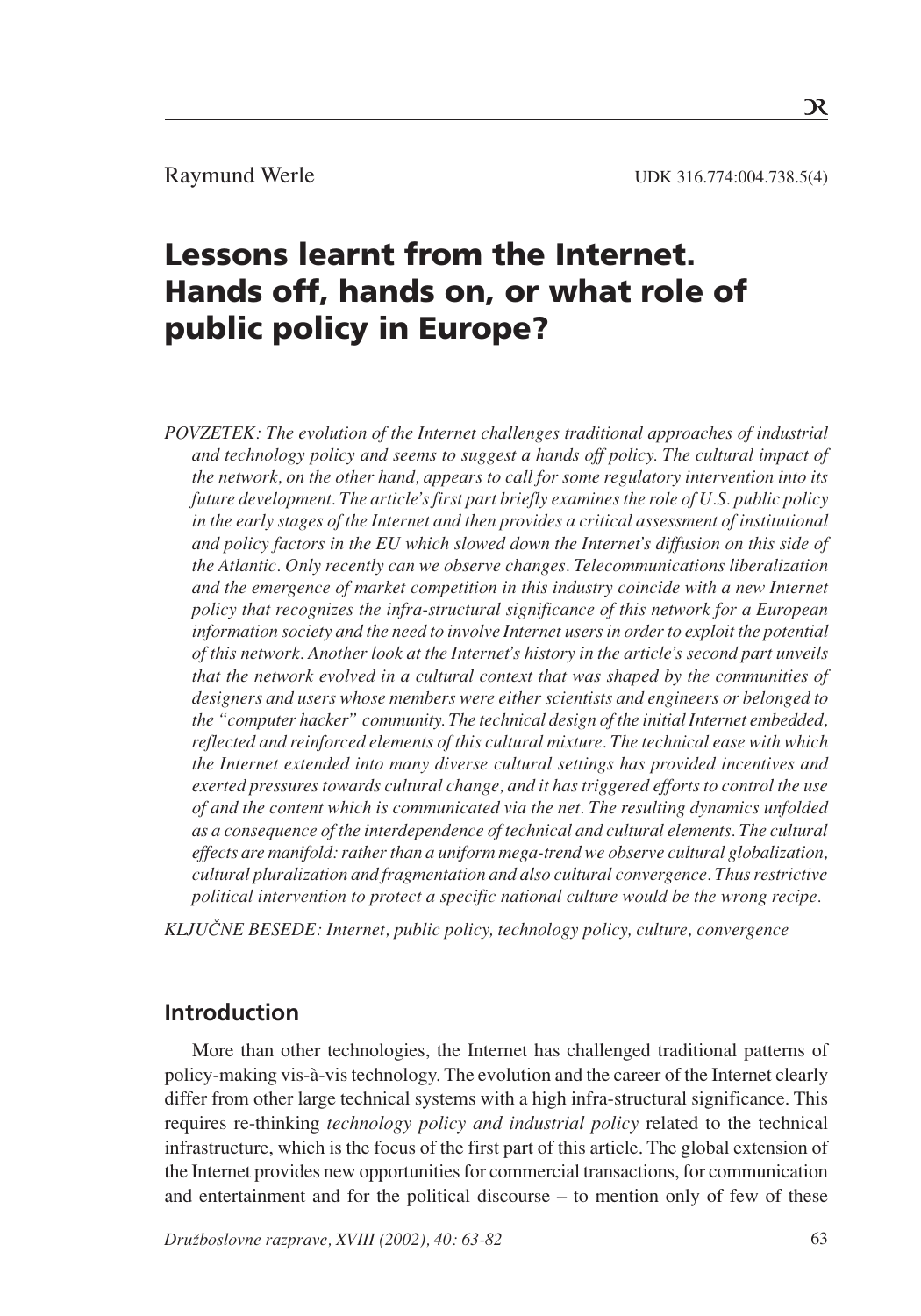opportunities. It at the same time brings about risks the prevention of which may necessitate new *regulatory policies* at the national level, possibly embedded in a transnational regulatory regime. Usually the regulatory needs of electronic commerce attract the highest attention of policy analysts. My focus  $-$  in the article's second part  $$ will be on a different, non-commercial subject. I will examine the Internet's influence on culture and how regulatory policy may respond to it.

### **1. Industrial policy and technology policy**

The telecommunications and information technology industry in Europe was traditionally promoted and controlled by national governments. Until recently, telecommunications, in particular telephone service provision was organized as a public monopoly (PTT) with a small number of private equipment manufacturers co-operating in a symbiotic relationship with the national PTT. Technical barriers to trade such as technical standards and regulations (Werle, 2001a) protected the home market from foreign competition. Government procurement of telecommunications equipment through the PTT was a means of technology policy. If private companies developed technical innovations and released them to compete with other products the government rather than the market selected the winner.

While telecommunications was a regulated industry in most parts of the world the information technology sector was unregulated. In the era of mainframe computers American manufacturers gained the world leadership and Europe struggled to catch up. Protectionism was combined with the promotion of a "national champion." One company or a couple of companies took advantage of all kinds of public support without, however, being able to establish themselves in the world market.

With the advent of the Internet the old strategies of industrial and technology policy in the information and communication technology industry have apparently become obsolete. But this does not mean that public policy does not matter anymore. A look at the Internet's evolution shows that it will in fact benefit from a policy that provides indirect enabling support rather than direct political guidance.

### **2. Evolution of the Internet and its present state in Europe**

To assess the role played by politics we have to start with a brief look at the historical evolution of the Internet.<sup>1</sup> As is well known, the Internet started as ARPANET  $-$  a network that served research and, to a minor degree, military purposes in the USA. It was launched by the US Department of Defense's Advanced Research Projects Agency (ARPA). The pioneering Transmission Control Protocol/ Internet Protocol (TCP/IP) protocol stack, which facilitates the interconnection of heterogeneous networks in a way that allows them to be used as if they were one single network, was implemented in the ARPANET at the end of 1982. TCP/IP was a US military standard, but it was not classified and could be implemented free of charge by anybody who wanted to use it. In this sense TCP/IP was an open standard. Neither public nor private intellectual property rights on this standard were claimed.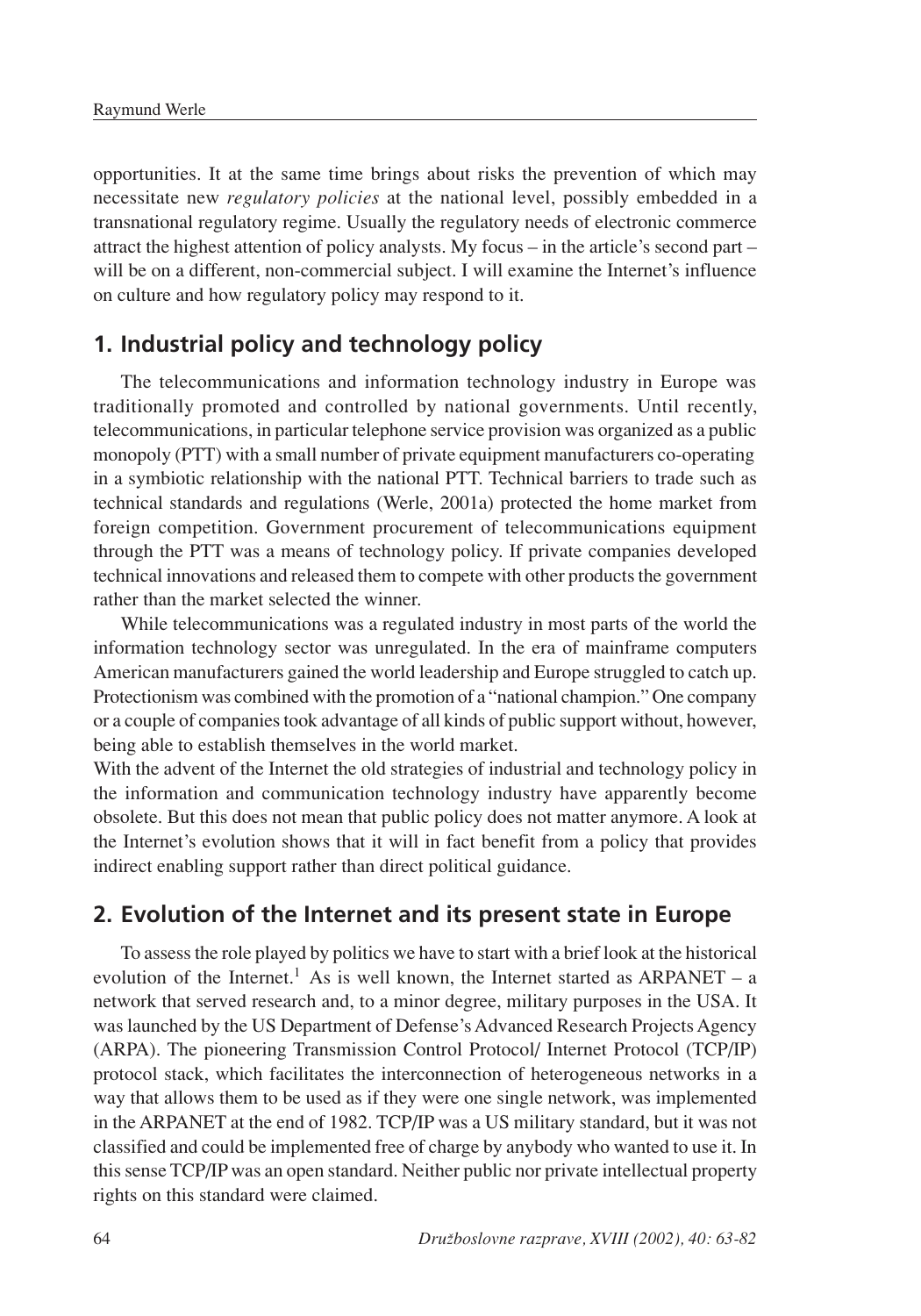In 1985, the U.S. National Science Foundation (NSF) became involved in research and education networking. The NSF initiated the NSFNET, a backbone network designed to provide both access to remote supercomputers and a test bed for experiments in data transmission and switching. Early on, the NSF officials responsible for the NSFNET also had in mind to create an encompassing multi-purpose research and education network. Rather than opting for one of the existing proprietary standards for computer networks the NSF chose TCP/IP to be implemented in the NSFNET. In doing so, the NSF created a niche in which TCP/IP was sheltered from market competition and could develop into a mature protocol stack that attracted the development of complementary software for a variety of applications.

With the advent of the World Wide Web (WWW) in the early 1990s, the research and education network exploded and started transforming itself into the commercially viable global Internet. Also in this case the non-proprietary, open nature of the basic protocol (HTTP) proved to be instrumental for the rapid diffusion of the WWW. In 1995, the NSF ceased operating the NSFNET. Today the Internet is owned and operated by private corporations, non-profit organizations and other collective entities.



**Diagram 1: Internet Hosts per 1,000 Inhabitants - January 2001** 

In summary, historically the Internet appears to be well described as what *The Economist* magazine in July 1995 called "the accidental superhighway." In its early stages the Internet was promoted and funded, but not designed, by the U.S. government. In this sense, the Internet is a product of U.S. science and technology policy. However,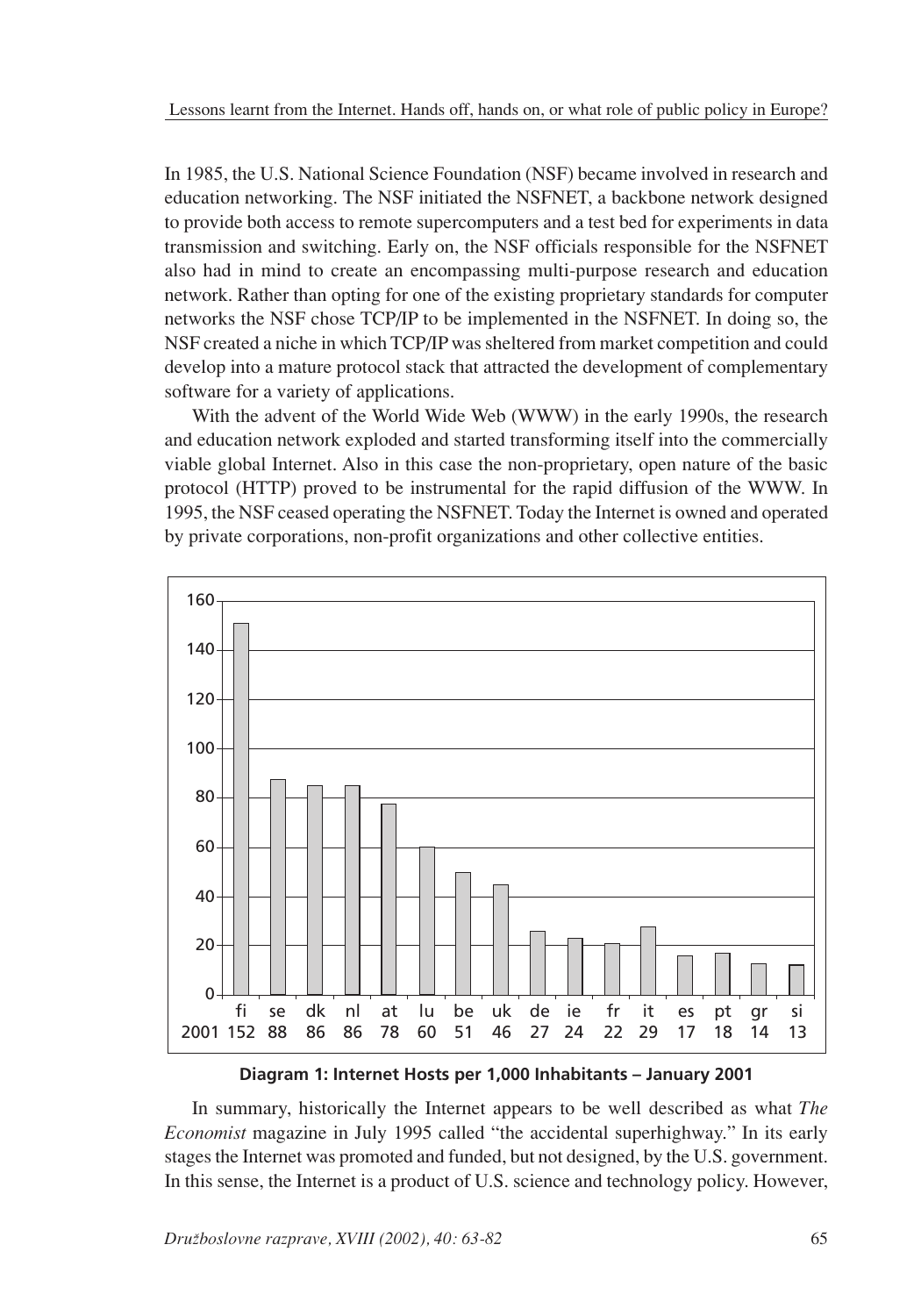at no point in time did some kind of master-plan exist to guide the Internet's evolution. At the time the Internet took off in the U.S. it was not a well-known phenomenon in Europe. Today, some seven years later, the network of networks is well established in the member states of the European Union (some 13,7 million hosts in January 2001). However, the absolute number of hosts as well as the density of hosts per country (Diagram 1) varies considerably in different parts of Europe. The number of hosts per 1,000 inhabitants is much lower in Southern than in Northern Europe.2



**Diagram 2: Internet Penetration in EU and US Homes (%) – October 2000** 

We find a similar picture if we look at the percentage of households with Internet access (Diagram 2). Again the Scandinavian member states of the EU and the Netherlands have the highest penetration rates. A report for the European Commission argues that "cultural differences, language barriers, income levels and the general lack of IT infrastructure (such as PCs)" account for the imbalances in Europe. It is also emphasized that "Europe is generally behind North America in Internet development" (Fischer & Lorenz, 2000: 6-8). Only 28 % in the European Union, but 48 % of the Americans have Internet access. Although the gap between Europe and the USA is narrowing Europe still lags behind. The reasons for this delay date back to inadequate strategic political action and a lack of appropriate incentives in the 1980s and early 1990s.

### **2.1 Obstacles to the diffusion of the Internet in Europe**

Trying to detect why the Internet has had difficulties in Europe, we find evidence that the reasons were definitely *not a lack of inventiveness*. Among the pioneering technical inventions which facilitated the evolution of the Internet were packet switching, the TCP/IP protocol stack and what we today call the World Wide Web (WWW). As one can see in Diagram 3 all these innovations were invented or co-invented in Europe.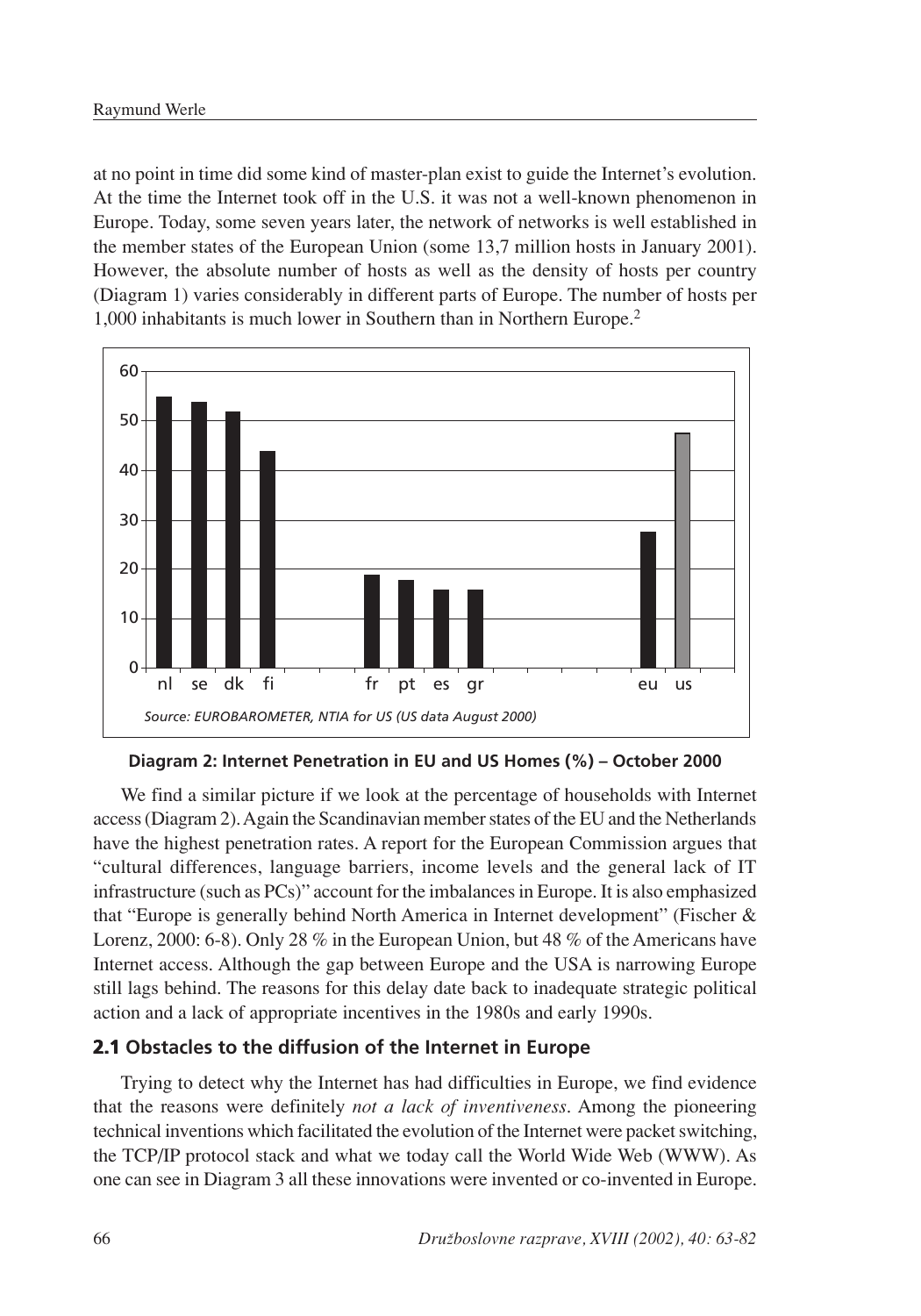But they were not taken up and developed further on this side of the Atlantic (cf. Abbate, 1999; Berners-Lee and Fischetti, 1999; Norberg and O'Neill, 1996).

|                                 | <b>Europe</b>                                   | <b>USA</b>                                                                                |
|---------------------------------|-------------------------------------------------|-------------------------------------------------------------------------------------------|
| <b>Packet Switching</b>         | <b>Donald Davis</b>                             | <b>Paul Baran</b>                                                                         |
| First half of the 1960s         | National Phisical laboratory,<br>United Kingdom | <b>RAND Corporation</b>                                                                   |
| Datagram Technology<br>(TCP/IP) | Louis Pouzin/<br><b>Hubert Zimmerman</b>        | Vinton Cerf/Robert Kahn                                                                   |
| First half of the 1970s         | Cyclade project, France                         | Advanced Research Project<br>Agency (ARPA)                                                |
| World Wide Web                  | Tim Berners-Lee/                                | <b>Marc Andreessen</b>                                                                    |
| (WWW)                           | <b>Robert Cailliau</b>                          |                                                                                           |
| Early 1990s                     | <b>European Particle Physics</b>                | National Center for Super-<br>computer Applications (NCSA)<br>Later: NETSCAPE Corporation |

**Diagram 3: Pioneering Inventions in Computer Networking**

While Paul Baran's ideas concerning *Packet switching* became one of the technical foundations of the Internet's forerunner ARPANET, Donald Davies' proposals to base a new network on packet switching was rejected by the British General Post Office, which at the time was the monopoly operator of the British public telephone network. Davies' own organization, the NPL, did not have the resources and the authority to build such a network.

Long before the datagram transmission and routing technology *TCP/IP* was employed in the ARPANET, a similar technology was used in an experimental network project in France called Cyclades. Funded by the French government and invented by Louis Pouzin and Hubert Zimmerman, Cyclades had been explicitly designed to facilitate internetworking. TCP/IP reflects the design of Cyclades. Pouzin and Zimmerman struggled to convince France Telecom, the French public (monopoly) telecommunications carrier, to employ datagram transmission in the public data network. However, France Telecom and most other European telephone administrations (PTT) opted for another, a connection-oriented, technology.

Finally, the foundation of the *World Wide Web* (WWW), the Hypertext Transfer Protocol (HTTP), was laid by Tim Berners-Lee and Robert Cailliau at CERN, the European Particle Physics Laboratory, in 1990. CERN made the software available on the Internet but did not regard it as lying within its responsibility to promote further development of this technology towards broader usage or even commercial viability. In 1993 the basic ideas were taken up by the National Center for Supercomputer Applications (NCSA) at the University of Illinois, which obviously had no problem integrating WWW-related activities into its work program although they had not much in common with supercomputer applications. Marc Andreessen and his colleagues with the NCSA developed a web browser called Mosaic. In 1994, Andreessen left the NCSA to set up his own company Netscape.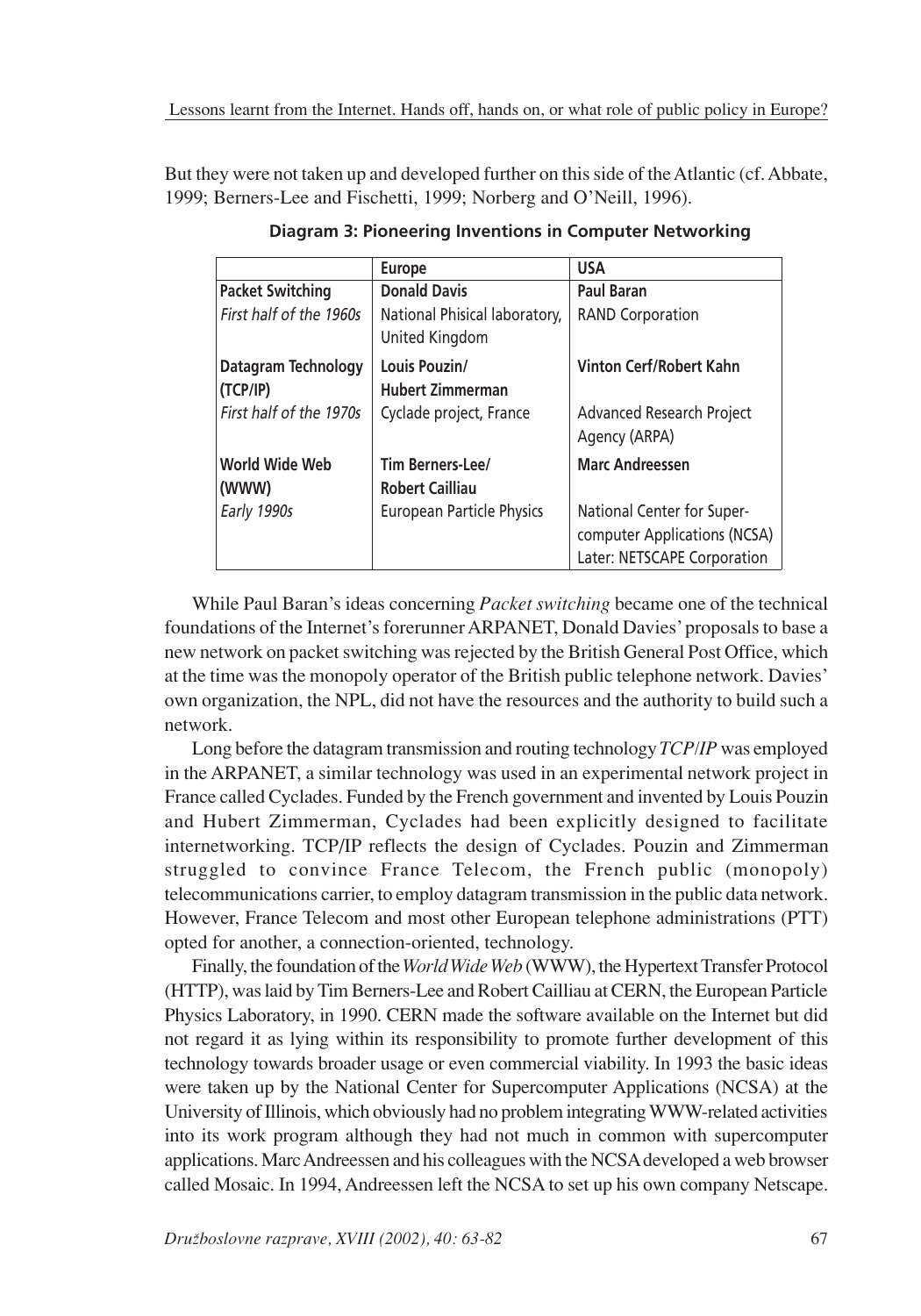### *2.1.1. Telecommunications monopolies*

The first two examples indicate that the institutional opportunity structure of European telecommunications was unfavorable to these kinds of innovations at the time they were invented. The British General Post Office and France Telecom enjoyed a monopoly status. Both organizations may have had good reasons to opt for another technology but their monopoly position left no room for other organizations to take up the innovations and develop them into attractive software products.

### *2.1.2 Failed standards policy*

Technical standards played a strategic role in the area of public data networks and in the European computer industry. The central focus was on OSI standards. OSI, the Open Systems Interconnection Reference Model, was adopted as an international standard in 1984. OSI's seven-layer protocol architecture was meant to provide a reference system for defining inter-networking protocols and application software similar to TCP/IP and complementary protocols. It was the product of an engineering program that was organized mainly in Europe. OSI was to realize the vision of a seamless global network (Schmidt and Werle, 1998). But European computer vendors, European governments and, in particular, the Commission of the EU saw the OSI program also as an instrument of industrial policy to protect the European manufacturers from US competition. OSI was specifically intended to arrest the widespread deployment of IBM's SNA network standard in Europe.

In the second half of the 1980s, also the US government officially declared that it would switch to OSI with regard to its procurement policy. But it also accepted other standards as long as OSI products were not available. Many European governments in contrast were so strictly committed to OSI that they did not tolerate, let alone fund any "deviant" activity including TCP/IP related research and development. However, the hopes focusing on OSI were disappointed because it took extremely long until OSI products appeared on the market – too late for OSI to be regarded as a serious competitor to TCP/IP. Thus the strong political commitment to OSI is another crucial factor accounting for the fact that Europe is significantly behind the USA in Internet diffusion and usage. Hands off standardization policy would have been the more appropriate European political strategy.

### *2.1.3 Nationally fragmented industrial policy*

Another obstacle to the diffusion of the Internet and comparable network technologies was the national fragmentation of industrial policy throughout Europe. One of the most spectacular examples of parochial policy can be found in an area where telecommunications, data processing and TV broadcasting overlapped. It focused on what was called "interactive videotex" in the terminology of the International Telecommunication Union (ITU). In the late 1970s and the early 1980s, almost simultaneously, telecommunications operators in the United Kingdom, France and Germany, as well as in the USA, Canada, Japan and a few other countries, planned and heavily promoted an information service for the public with a potential for professional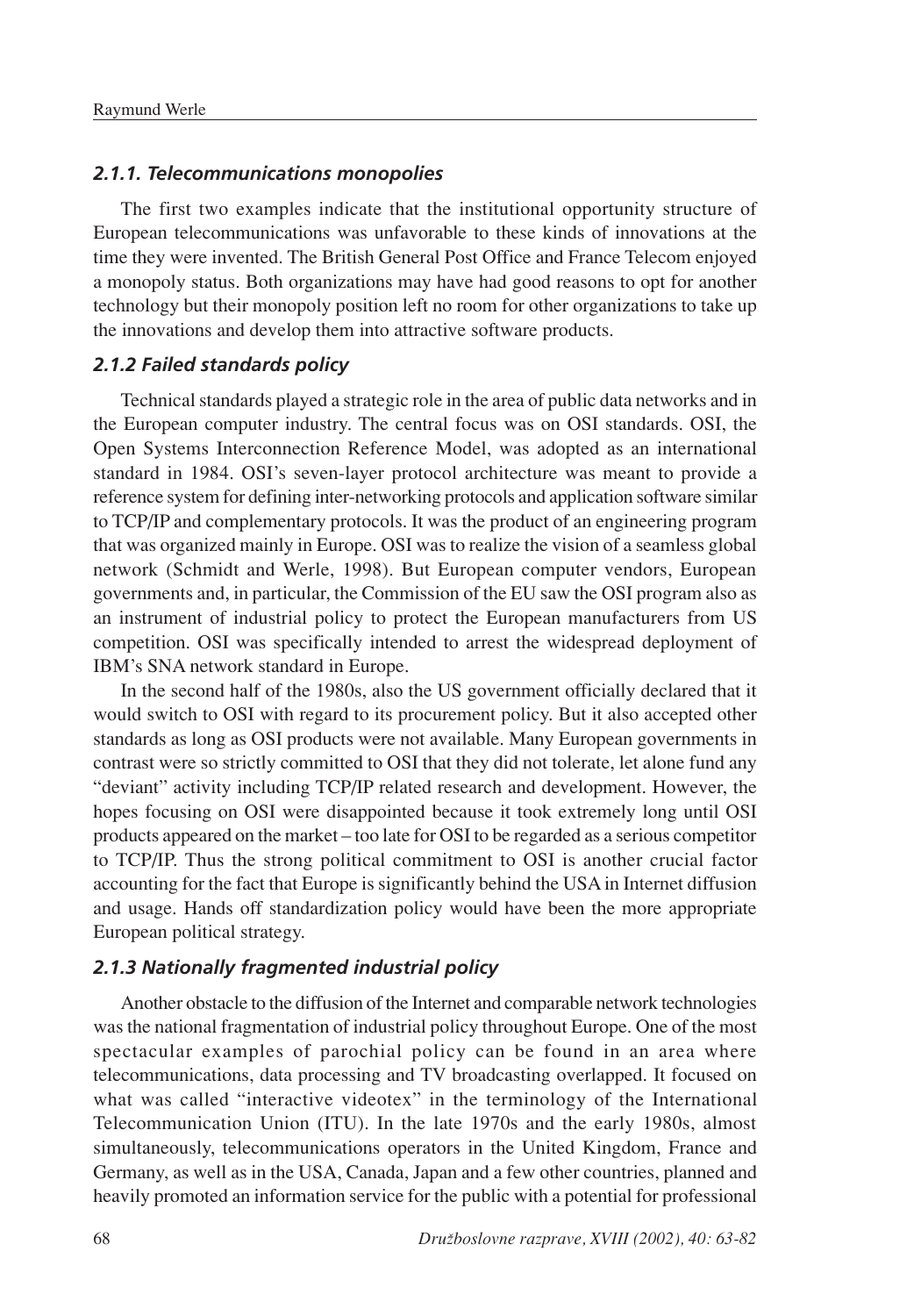application. Some functions were similar to the Internet - though at the time, of course, not as sophisticated. The system was called Prestel in the UK, Bildschirmtext in Germany and Télétel/Minitel in France.

In contrast with the efforts in the other countries, the French undertaking with an extremely high degree of concerted political and industrial action turned out to be a success at the national level. Télétel, however, never developed into a transnational or global system. The other European systems did not even take off within their national confines. Each country followed the strategy of exporting its own system to other countries while keeping the national market closed (Schneider et al., 1991). In an open European market without telecommunications monopolies, interactive videotex might have developed into a successful European service with national variants on a common technical platform. In terms of the market, Télétel demonstrated early on that European consumers were prepared to buy information and transaction services on screen. Before the Internet started to gain ground in France the Télétel system had more than six million private and business subscribers and had created many new jobs, directly and indirectly.

### **2.2 Breaking institutional barriers**

The inherited telecommunications regime posed serious obstacles to the diffusion of the Internet. Since 1987 the European Commission has been pushing to *deregulate* and *liberalize telecommunications*. Only in 1998 have the markets for telecommunications services and networks been opened to competition in most of the member states of the EU. As a result, in countries such as Germany the rates have gone down dramatically, in particular for long-distance and international telephony.

On the side of the EU Commission, telecommunications policy was also driven by *industrial policy concerns*. A common market without any internal barriers to trade was to enhance competitiveness of large European firms (Schneider and Werle, 1990). Also publicly funded technology programs such as ESPRIT (European Strategic Programme for Research and Development in Information Technology, 1984) and RACE (Research and Development in Advanced Communications Technologies in Europe, 1987) were to promote both communication and information technology and collaboration of European business firms in these areas. But in effect the European technology programs of the 1980s mainly created a *technology push without an equivalent user-driven demand pull*.

In the early 1990s, therefore, the Commission tried to gear its policy to a model, which one can call the *old Information Society Approach*. Emphasis was put on the society's need for an efficient and internationally competitive telecommunications infrastructure, the provision of which was regarded as the responsibility of the public sector. It has found an expression in the TEN (Trans-European Networks) program, which originally included an ambitious investment plan, particularly for peripheral regions, but later was cut back to a number of voluntary agreements among member states of the EU. This approach was criticized because its attempt to align the projects to market demand and to involve users often only occurred after the projects were launched (McKnight and Neumann, 1995). More often than not the critical remarks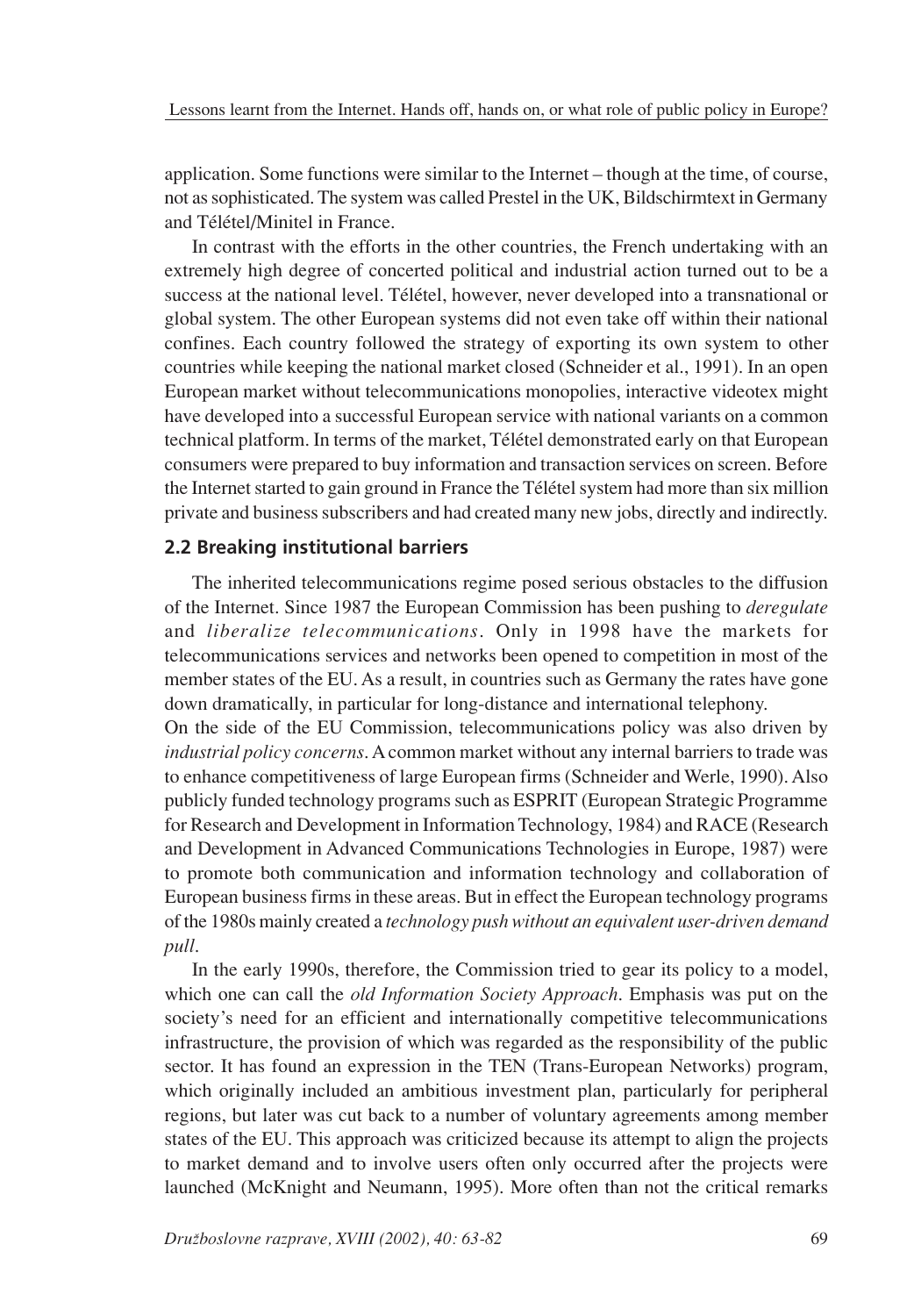explicitly referred European policy makers to the *Internet*, which for a long time  $$ perhaps too long a time ‡ remained in the background as a kind of *hidden agenda* without a visible European commitment to this network. However, with the old Information Society Approach the Commission managed to convince corporations and governments to abandon national egotism and parochial policy and to help establish a supranational liberal telecommunications regime.

### **2.3 Towards European Internet policy**

The European Summit in Lisbon in March 2000 endorsed the Commission's *e*Europe proposal which aims at "bringing every citizen, home and school, every business and administration into the digital age and online" (COM (99) 687). At last with this endorsement a period came to an end which was characterized by considerable passive ignorance of and initially even active resistance to the Internet and the underlying TCP/ IP protocol technology. The EU realized the growing significance of this network and the Internet was acknowledged to be the *principal infrastructure* for electronic communications (COM (98) 111).

The recent effort to establish a .eu Internet Top-Level Domain (TLD) complementary to the national TLDs is more than just a symbolic action. It is to signal Europe's presence in a network whose technical specifications, functions and services have to a considerable degree been shaped by the users and by small firms  $-$  a striking difference to the traditional telecommunications networks.<sup>3</sup> From this angle the .eu-effort relates to other *activities geared at increasing user involvement*, such as the Information Society Technologies (IST) program, which provides funds for research, development and demonstration projects towards a "User-friendly information society".4

A series of regulatory actions aimed at enabling or accelerating electronic commerce fits into this picture. They include digital signature, encryption, intellectual property and privacy issues. None of these regulatory problems is trivial, and it is also an open question whether EU-regulation, self-regulation, public-private co-regulation or no regulation at all turns out to be most appropriate. Adequate answers require a broader participation of those involved in the provision and use of the Internet. This involvement is growing. We observe that in the EU an Internet policy domain is evolving which may provide appropriate collective responses to the "regulatory needs" of electronic commerce and other Internet areas including those which touch upon cultural values. This development is to be supported. The stability and leverage of a European Internet policy domain will grow first and foremost to the extent that barriers to *access to the Internet* are removed.

There can be no doubt that the high cost of Internet usage is still a significant barrier to access. Most effective in terms of cost reduction has been the deregulation and liberalization of telecommunications in Europe. Meanwhile some access providers offer Internet users flat rates instead of charging for time. If Internet usage is to be increased within a relatively short period of time and if a "digital divide" in Europe is to be avoided, the EU as well as national public policy will also have to address other barriers to entry to the Internet such as computer illiteracy and lack of public access to the network in peripheral regions. In the USA we find a series of public and private initiatives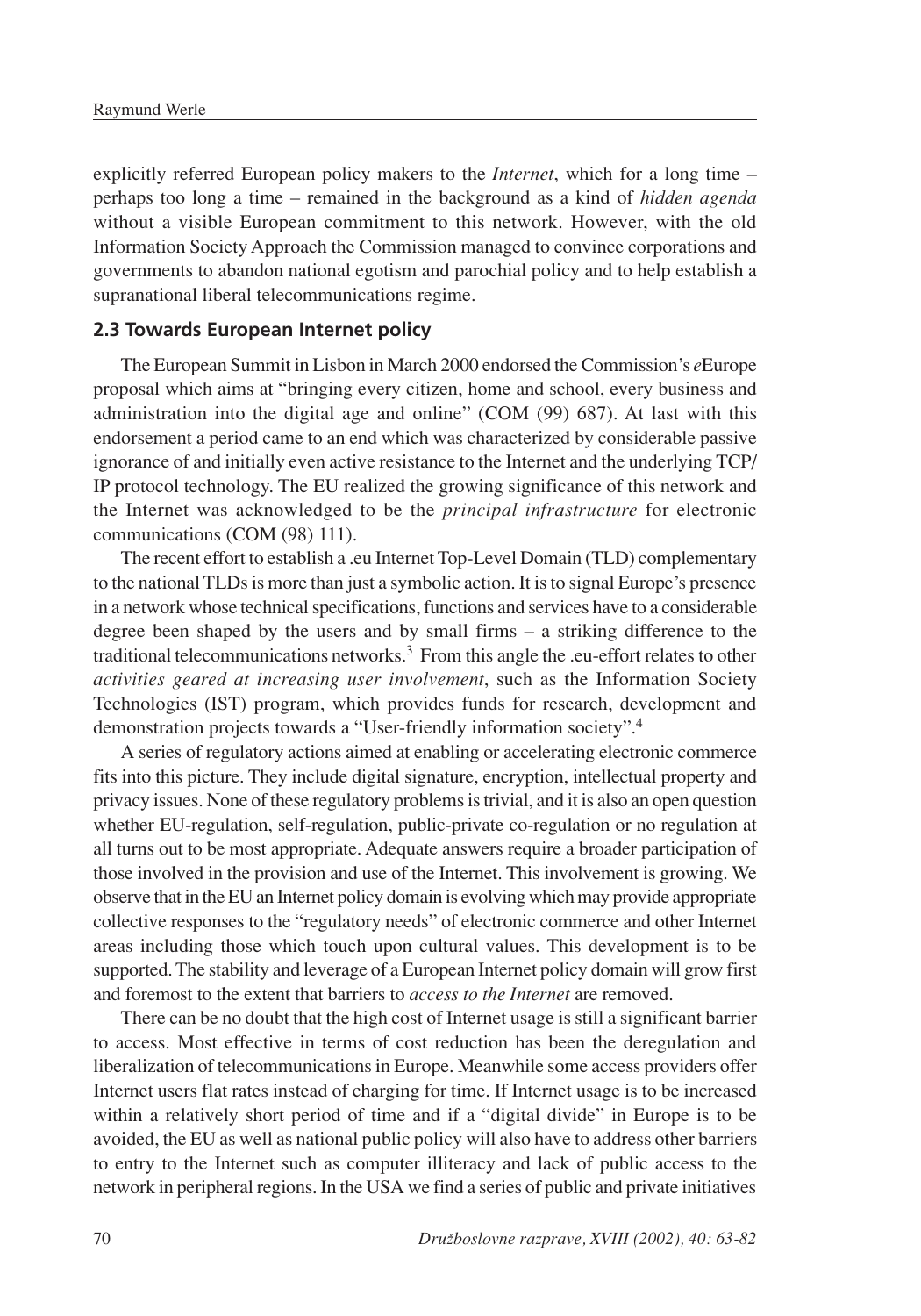to promote Internet access. They aim at connecting all schools and libraries to the Internet and providing training and technical support. Some of the American efforts are copied others are debated by the Europeans. They embody elements of a *new Information Society Approach* which is not only passively open to the Internet but actively takes up the needs, preferences and interests articulated by the actors in the European Internet policy domain. In the new approach the user plays a more prominent and active role than in the earlier European efforts.

## **2.4 Lessons to be learnt concerning industrial policy and technology policy**

The analysis of the development of the Internet leads to several policy recommendations concerning technology policy and industrial policy.

- 1. The Internet was promoted and funded but not designed by the U.S. government. Large technical systems such as the Internet cannot be put in place solely by governments or companies.
- 2. Governments should neither pick the winners in a technology race  $-\omega$  what should be left to the market  $-$  nor should they block the diffusion of a competing technology.
- 3. The TCP/IP protocol stack developed in a niche where it was sheltered from market selection for many years. This suggests that it may be beneficial to create and protect niches in order to keep options for technological development open and prevent premature "lock in" of incumbent technologies.
- 4. Public support for research on variant technologies and a continued widening of technical options is to concentrate on the development and further enhancement of technical infrastructures rather than specific technology based services.
- 5. No single technical solution will be universally optimal. Particularly for software based technologies such as the Internet the involvement of the heterogeneous user community remains a vitally important source of innovation. Governments are well advised to support user involvement.

# **3. Regulating the Internet?**

Regulatory policy concerning the Internet addresses diverse policy areas. In the EU, for instance, a series of regulatory actions aim at enabling or accelerating electronic commerce. They include, as already mentioned, digital signature, encryption, intellectual property and privacy issues. I am going to focus on those regulatory issues which in a very general sense are linked to the content transmitted via the net and which are triggered by the global extension of the Internet.<sup>5</sup> It is often argued that the Internet affects social values and norms and shapes culture. While the early Internet was very much a U.S. American network it has recently achieved a "critical mass" of users in many countries (Diagram 1 and 2 above). As a result local cultures in different regions of the world have come into closer contact with one another and with the culture being attributed to and carried by the Internet. The cultural consequences of the Internet's globalization may or may not stimulate regulatory action by national or local governments.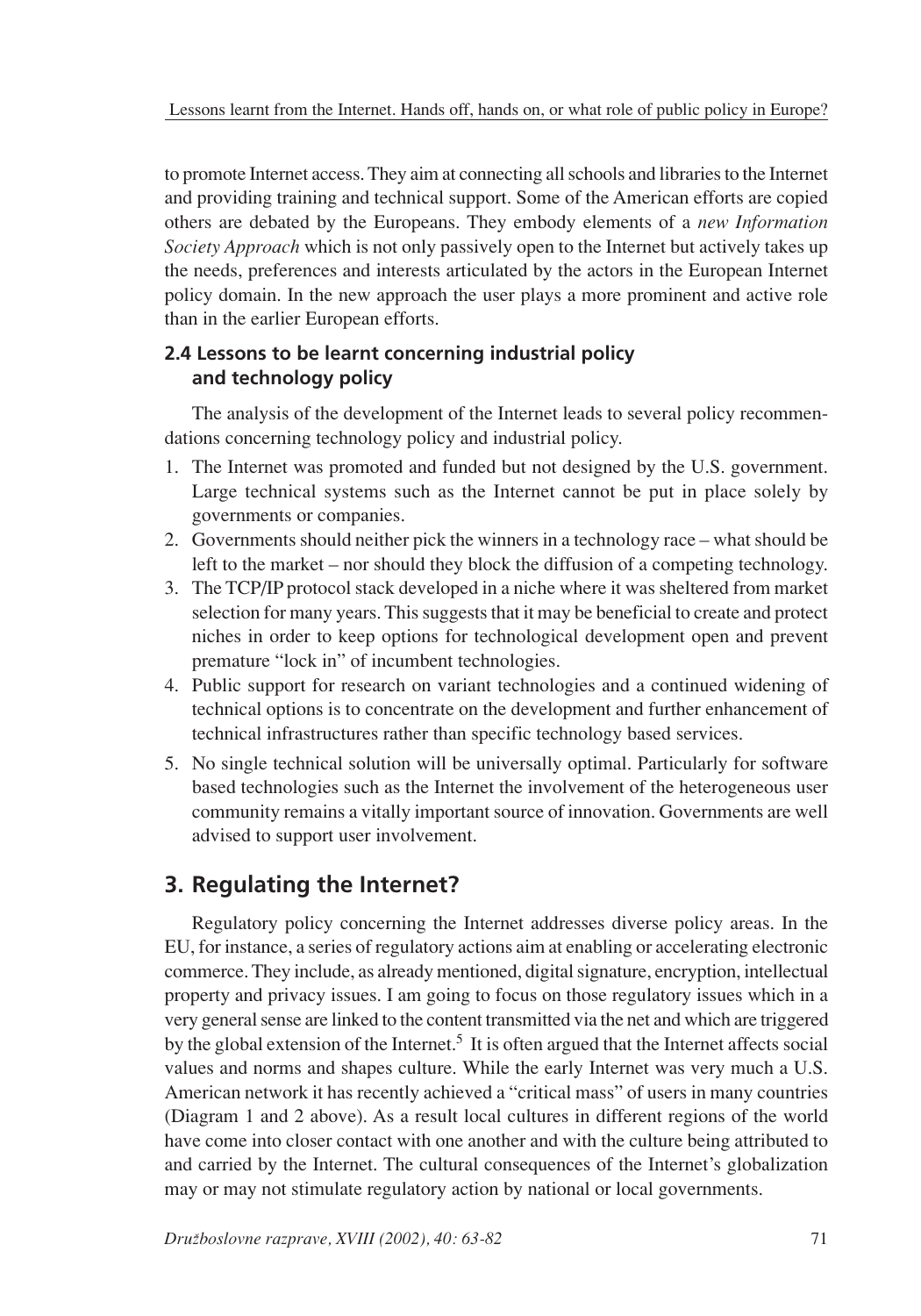The hopes and fears concerning the Internet's impacts are tempered by the acknowledgement that they  $-$  for the time being  $-$  focus on the technology's potential rather than its actual usage. The contingent nature of the Internet suggests that (at least some) people have a choice when using the net whether they want to block out information and values that do not "fit" with their own beliefs and norms or whether they want to experience these "foreign cultures" (cf. Shapiro, 1999). The window of opportunity for such a choice narrows to the extent that the Internet matures. Particular features of the systems' software components or of certain conventions among network users become "locked-in." But neither the technological nor the socio-cultural features which the system has assumed at a certain point of time determine its future development. Given these reservations, technology does shape culture, which is to be understood here as a set of collective social values and norms and the respective individual value commitments and moral evaluations.

#### **3.1 The early Internet culture**

The Internet has developed into virtually the only public global computer network open to corporate and private use. The original engineering concepts underlying this network of networks were, as was already mentioned above (section 2.1.), invented in projects funded and coordinated by ARPA. ARPANET linked the nodes of a distributed, university-based community of research contractors engaged on ARPA's programs. It was a research rather than a military network and it provided as much a test-bed for experiments in data switching and transmission as it facilitated communication among the research community.

The TCP/IP protocol stack as the central interconnection standard provided a uniform addressing scheme and transparent transmission of packets of data between the end nodes, but left all other network functionality to be implemented in these nodes and not in the infrastructure of the network. The in this respect "stupid" network, as the Internet has been called recently, has departed radically from legacy networks of voice and data communication (Isenberg, 1997). No single network operator controls the network of networks which in an important sense constitutes an "unmanaged" system. In 1982/83, TCP/IP became the official standard of ARPANET.

Another piece of history of technology has to be added in order to gain an adequate understanding of the early Internet culture. It relates to the Unix portable operating system which was invented in the Bell Labs of the U.S. telephone giant AT&T and developed further by computer scientists at Berkeley University. Here it was modified (in the early 1980s) to be used for computer networking, and the protocol stack TCP/IP was built on top of it. Unix was free "open source" software developed collaboratively outside the commercial world. At the time open source software was the domain of "hackers" – computer enthusiasts for whom programming is an expression of identity (Holtgrewe and Werle, 2001). The central normative orientations of hacker culture are the freedom of information and knowledge, universal accessibility of technology, and a commitment to technological excellence and aesthetics ("elegant" code).

With the "fusion" of TCP/IP and Unix the community of scientists and engineers,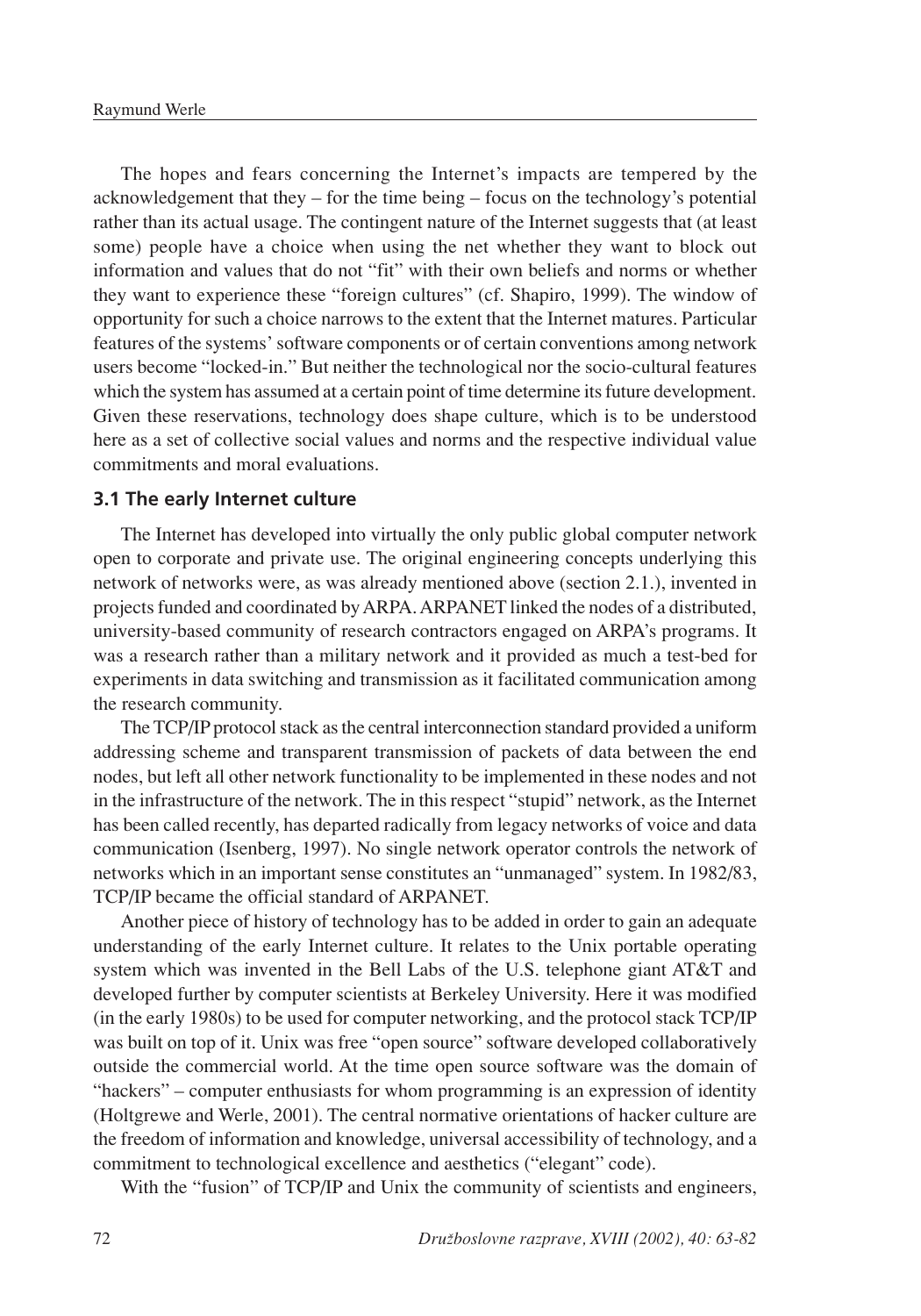most of them involved in research and development in universities and public and private research and development organizations, intermingled with the hackers. This created a cultural ambience that together with the heterogeneous technical context resulted in a specific technical architecture and a corresponding set of cultural values which are sketched in Diagram 4 (Werle, 2001c).

| <b>Elements of the tehnical arhitecture</b>         | <b>Corresponding cultural values</b>                |  |
|-----------------------------------------------------|-----------------------------------------------------|--|
| • Decentralized network structures                  | · Individualism, freedom, self-responsibility       |  |
| • Minimal central coordination                      | • Mistrust towards bureaucracies<br>and hierarchies |  |
| • Tehnical autonomy of networks<br>soft integration | • Respect for autonomy and heterogeneity            |  |
| • Open source software, public<br>domain software   | • Creativity, cooperation, active participation     |  |
| • Great variety of tehnical options                 | • Innovativeness                                    |  |

### **Diagram 4: Correspondence of Internet and culture**

On the technical side we have a decentralized network structure requiring minimal central coordination. The technical autonomy of each single network has remained unaffected. Central parts of the Internet are based on open source and public domain software. The transparent "end to end" nature of the Internet provides for a great variety of technical options. The technical structure corresponds with cultural values such as individualism, freedom and self responsibility and attitudes of mistrust towards bureaucracies and hierarchies. Autonomy and heterogeneity are as highly respected as are the norms of creativity, cooperation and participation which are seen to promote innovativeness.

These technical and cultural elements have their early roots in the era of ARPANET and open source Unix. They developed further and were strengthened after the National Science Foundation launched its  $TCP/IP$  based  $NSFNET -$  the backbone of the early American research and education Internet. The technical architecture of the Internet made it comparatively easy to connect ever more networks to the Internet which in its early years first of all attracted other research and education networks. Among these networks was the well known Unix (UUCP) based USENET. As a system of newsgroups (bulletin boards), USENET was originally designed to provide a forum for Unix users to discuss their problems and to assist each other in using this operating system. Very soon it grew into a platform for a broad variety of newsgroups including anti-authoritarian student groups and hacker communities (Hauben and Hauben, 1997). USENET relied on self-organization and also on self-restraint. Many USENET rules and norms gave rise to the informal code of conduct for Internet users sometimes referred to as *Netiquette*. It includes rules such as "never disturb the flow of information" and "every user has the right to say anything and to ignore anything." Such rules can be viewed as natural extensions of fundamental values of American society, such as freedom of speech and free flow of information which will be addressed in the next section.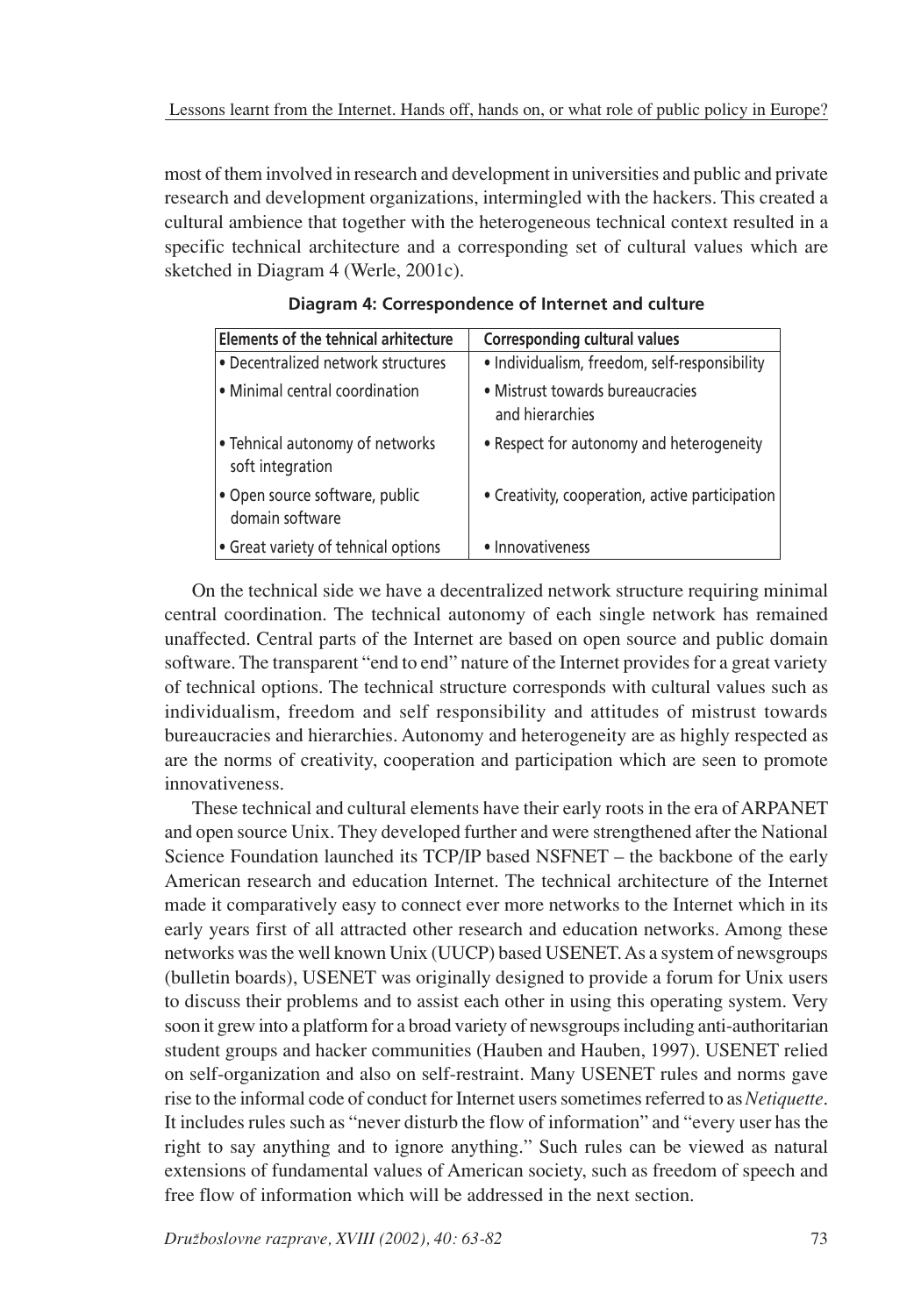The Internet's history shows that it evolved in a cultural context that was shaped by the communities of designers and users whose members were scientists and engineers. Their enthusiasms for unrestricted exploration and experimentation fused with the political milieu of anti-authoritarianism of the computer hacker communities that emerged in the context of open source software development. The technical design of the initial Internet embedded, reflected and reinforced these cultural elements.

### **3.2 Towards a global Internet and a global culture?**

It was the technical architecture of the early Internet, the openness and connectivity it provided, combined with its cultural attractiveness that spawned its growth. The technical ease with which the Internet's reach could be extended into many diverse cultural settings provided incentives and exerted pressures towards cultural change. This has been realized and debated for some time. Early on the tendency has prevailed to regard the increasing globalization of the Internet and in particular its global commercial use as a threat to local cultural diversity and a driving force towards establishing a mono-cultural world.<sup>6</sup> It has triggered  $-$  as a counter-reaction  $-$  efforts to control the use of the Internet and the content which is communicated via the net. I will not go into details concerning the control of the Internet but rather concentrate on the question whether the dynamics that unfolded as a consequence of the interdependence of technology and culture have resulted in some kind of cultural mega-trend, being a trend towards either cultural globalization, or cultural convergence or cultural pluralization.

### *3.2.1 Cultural globalization*

As the Internet has developed into a global network it may sound like a truism that it will potentially trigger cultural globalization. Individuals embedded in a local culture, indeed, come into contact with new cultural elements when they enter the Internet as users. They are afforded the opportunity to remain a member of their original cultural groups and at the same time share the cultural values of the Internet. These values will be global to the extent that the Internet is global if they are shared by the majority of users. The technical features of the Internet create great tolerance for diversity. But without adherence to the kinds of quasi-universal values represented by the cultural elements included in Diagram 4 (above) and to the norms of the *Netiquette*, it might be difficult to communicate, interact and associate in the open and relatively unregulated *cyberspace*. The globalized culture of the Internet is the insulated culture of cyberspace which allows "freedom without anarchy, control without government, consensus without power" (Lessig, 1999: 4).

More often than not observers talk about this culture of cyberspace as a culture of the past which has never more than marginally affected "real world" culture. The "Netizen culture", it is argued, has contributed in a very significant way to the growth of the Internet, but it represents no more than a historical chapter in its development. With the Internet's diversification all kinds of social groups and commercial firms have entered the network which has changed the character of cyberspace. If there has ever been a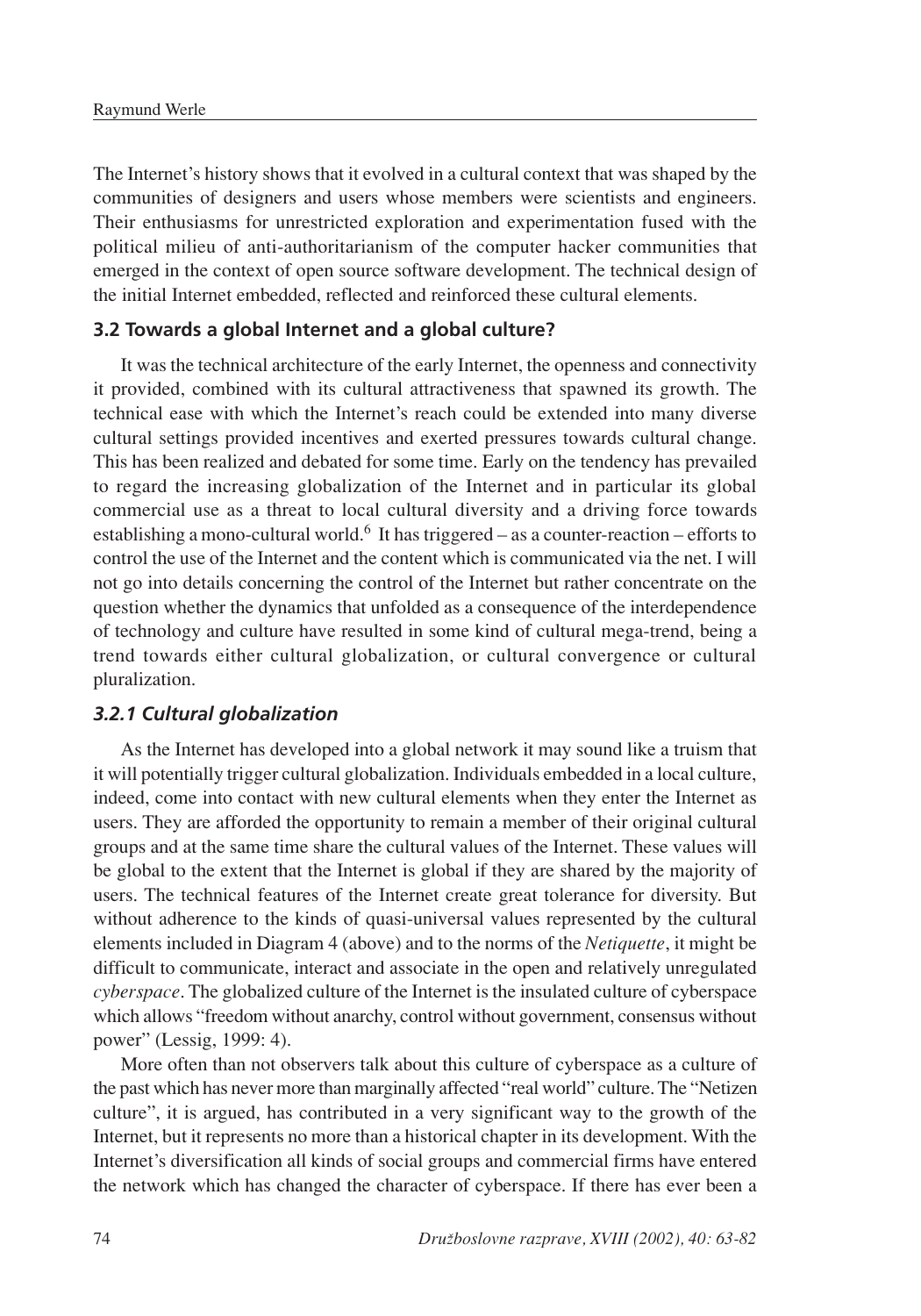homogeneous, cohesive and collegial Internet community it does not exist or at least does not prevail anymore (cf. Gattiker 2001). But these changes have not done away with the Internet's fundamental characteristics such as decentralization, user involvement, openness and self-organization and the corresponding elements of a culture of cyberspace. The cultural foundation of cyberspace which evolved at the time when the Internet was a research and education network appears as an "old cultural layer" but it has not (yet) disappeared (Helmers, Hoffmann and Hofmann, 1998: chapter 1). The cultural values are shared and upheld by the Internet pioneers and by many technical people in the Internet Engineering Task Force (IETF) which comprises a couple of thousand volunteers developing technical standards and guiding the technical development of the Internet. In 1995, when the Internet backbone was decommissioned by the National Science Foundation and "privatized" and when it became obvious that the Internet would develop into a global network the IETF issued a memo including "Netiquette Guidelines" to help new users to become familiar with the Internet culture. It is acknowledged in this memo that "in the past, the population of people using the Internet had 'grown up' with the Internet, were technically minded, and understood the nature of the transport and the protocols" while "today, the community of Internet users includes people who are new to the environment. These 'Newbies' are unfamiliar with the culture." They would not need to know about transport and protocols but were to be brought into the Internet culture quickly; and the memo offers a minimum set of behaviors which is recommended (Hambridge, 1995, RFC 1855).

The appearance of formal instructions such as the "Netiquette Guidelines" indicates that it has become increasingly difficult to keep the culture of cyberspace alive let alone convincing the majority of Internet users to share this culture (cf. Leib and Werle, 1998). Thus, it appears to be highly unlikely that a globalization of the culture of cyberspace will be a dominant cultural trend.

### *3.2.2 Cultural convergence*

The notion of cultural convergence refers to a "real world" cultural phenomenon and not to the culture of cyberspace. It suggests that the Internet promotes a specific "real world" culture towards which other cultures converge. We have observed such tendencies in the few decades that television has been pervasive worldwide  $$ promulgating a set of homogeneous norms of popular culture in many regions of the world. With the Internet the suggestion of cultural convergence is often associated with a reduction of local diversity and the emergence of a global mono-culture. It carries the specter of cultural hegemony – the concern of many that the architecture and software of the Internet so strongly reflects the language, values, and interests of the United States that other cultures will be either disadvantaged or displaced as this network exerts an ever-increasing influence not only on the language of commerce and discourse, but also on community life, business style, education, and entertainment. Those who hold this view point to the fact that the Internet originated in the United States and is deeply entrenched in the U.S. culture. Although the Internet is currently growing faster among non-native English speakers than in the English speaking world still 70 percent or more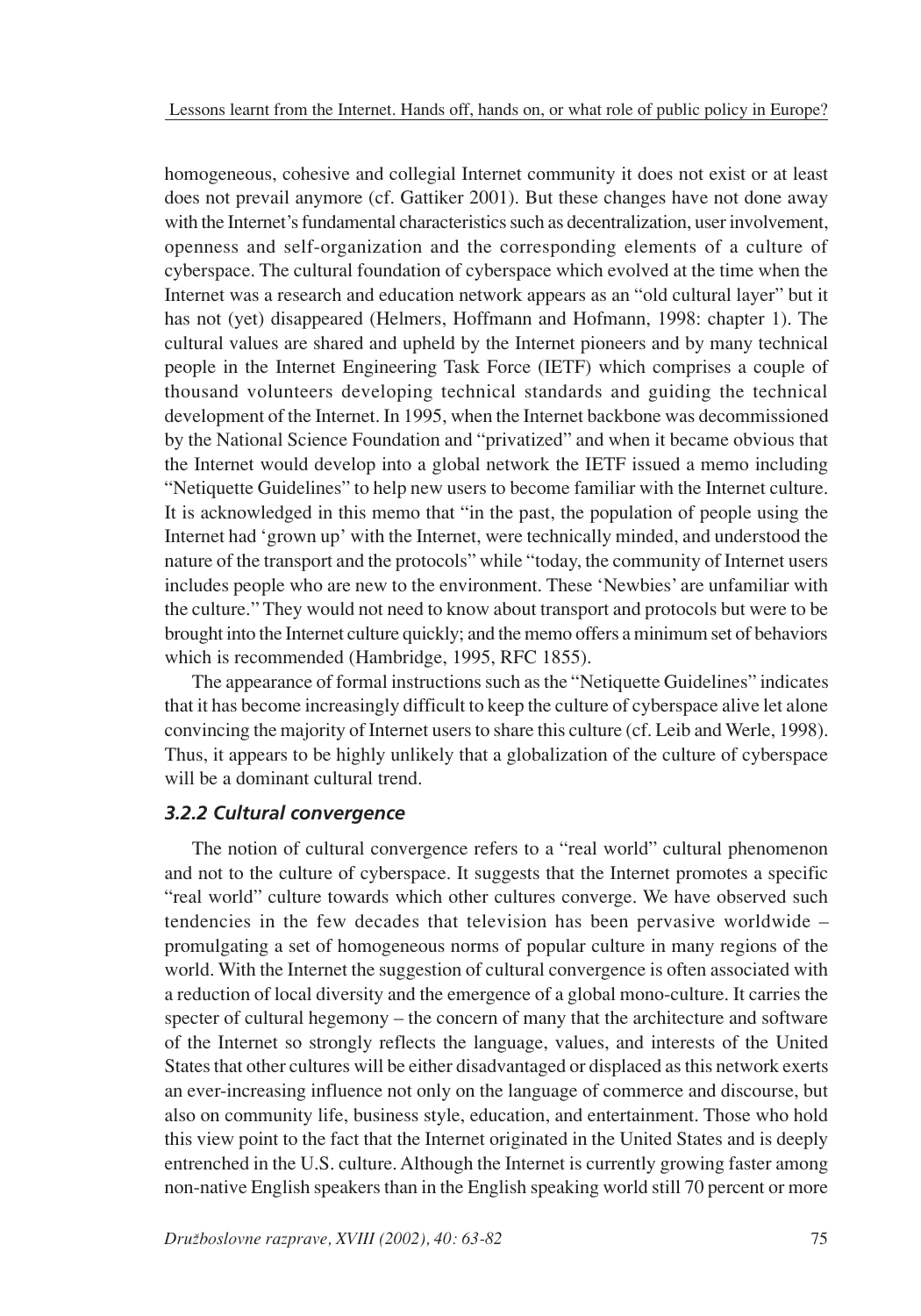of all Internet content is in English (Frieden, 2000). The predominance of English, the preoccupation of most providers with the U.S. political climate and also parts of the traditional culture of cyberspace all are seen to contribute to this cultural hegemony.

In fact, when one group or nation comprises a significant, even dominant fraction of the users, then the hardware and software and the preponderance of the information available on the network are likely to reflect the interests and culture of that group. The language used on web sites is clearly one measure of the extent of this kind of dominance. A very large fraction of all web sites use English even if the providers are located in non-English speaking countries. There is some evidence that English as the language of the early Internet benefited from the "first mover advantage" of significant content in English which encouraged non-English speakers to use English language web sites (Gandal and Shapiro, 2001). To the extent that language accounts for the hegemony of U.S. culture this hegemony has emerged in processes similar to bandwagon effects in high-technology markets and it has not been imposed.

In a world of networked communication, language takes on an importance even greater than that in broadcast or entertainment media because it affects not only how well one can understand what is said or written, but also how effectively one can communicate. Thus the requirement that one communicate in an unfamiliar language can be regarded as, effectively, a restriction on freedom of speech. The English language in that sense exerts soft pressure on those who have difficulties with foreign languages to bear the burden of learning English. Those who raise the issue of cultural hegemony point out that the problem could go even deeper. With English speakers dominating the network population, market considerations dictate that a large fraction of the software written for use in conjunction with networks will also be developed in English. At present, for example, it is estimated that American companies develop about 80% of packaged software. Thus English is not only the language of communication but also that of programming.

With the prevalence of one language and culture driving both the creation of and the market for operating systems, databases, digital music, advertising, and the range of Internet services, the content available on the Internet will primarily reflect that one culture. To the extent that the Internet, through its efficiency and ubiquity, begins to dominate the social and intellectual life of a nation, this would be tantamount to cultural hegemony. If bandwagon effects and technological path dependence reinforce this pattern, the hegemony could be long lasting and to a certain degree convergence on U.S. culture appears to be inevitable.

The question then is, will convergence turn out to be the cultural mega-trend or does the Internet represent a technology that is sufficiently flexible to be re-constructed and modified in a way to adequately serve the values of non-English speaking societies, and are "minority cultures" stable enough to resist hegemonic pressure.

### *3.2.3 Cultural pluralization*

Cultural change is evolutionary change. Often it is unintended, and it usually cannot be imposed politically. Although the U.S. culture dominates the Internet users can be exposed to very different cultures. The exposure is an inherent component of the broad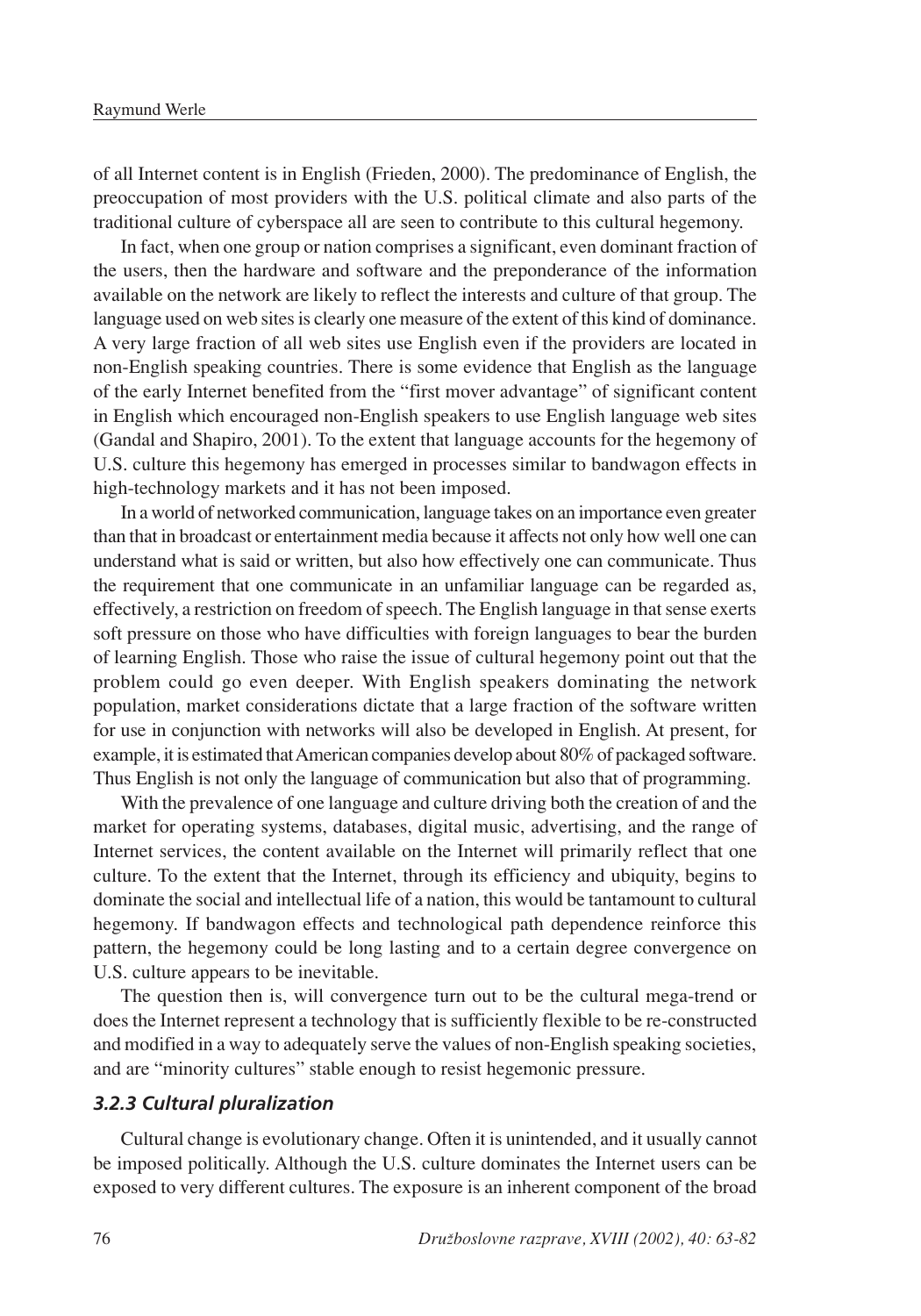range of activities and information exchanges that occur through the Internet. To a great extent, the "foreign" cultures are experienced rather than merely observed. One does not need to accept these new values or outlooks in their entirety, but to the extent that they appear unfamiliar or "foreign" they create awareness of one's own cultural embeddedness. This awareness in a Durkheimian sense reflects and underpins rather than replaces local cultural values. Meeting with an unfamiliar culture may also give way to a more nuanced and relative perspective. Furthermore, space for new, culturally localized content is virtually unlimited; it can and will be added as the penetration of the Internet continues. Taken together these developments may trigger cultural plurality.

Moreover, the use of the Internet can help to preserve and transmit language and culture of people who migrated from the less developed to the developed world. In a *de facto* sense, language zones have already evolved in many parts of the developed world (cf. Gandal and Shapiro, 2001). Most German, French, and Japanese computer and Internet users can conduct most of their day to day activities in their native languages. Also some content providers have already translated information for local usage. Similar developments can be observed with the language of cultural minorities. The Internet has made it rather easy to maintain close connections across long distances which supports cultural diversity. As the locality as a cultural glue has lost significance many territorially scattered cultural minorities reach a "critical mass" of interaction and transaction partners via the Internet which helps to establish cultural identity and preserve plurality (cf. Markus, 1987). Technical developments foster these different forms of cultural differentiation. Service providers offer customized access and search capabilities which help users to focus their attention on content which they prefer and screen out senders and content which do not conform to their value commitments. Cultural minorities can protect themselves from being exposed to a hegemonic culture by setting up "intranets" sheltered by electronic "firewalls" from the rest of the Internet.

I have argued that cultural change is evolutionary in nature and usually cannot be imposed by political means. If, however, cultural values, in particular values of the political culture, are grounded in a country's legal system some political or judicial action may be required to alter these values. There are various instances suggesting that the expansion of the Internet has brought about external political pressure towards changing legal rules with a high normative or cultural significance. But in many cases countries unwilling to compromise fundamental values withstood these pressures. Take for example free speech and the tension concerning the interpretation of this value between the United States and Germany, two culturally comparatively similar countries.

For both countries, freedom of speech is an important value, so important that it is protected explicitly by the First Amendment to the U.S. Constitution and by Article 5 of the German Basic Law. The First Amendment has been interpreted very broadly by the U.S. courts. They give the value of free speech more weight than essentially any other value. Free speech also covers so called hate speech defined as the willful, public expression or promotion of hatred towards any segment of society distinguished by specific characteristics such as color, race, religion or ethnic origin. Attempts in the United States to legally proscribe hate speech have invariably failed, struck down by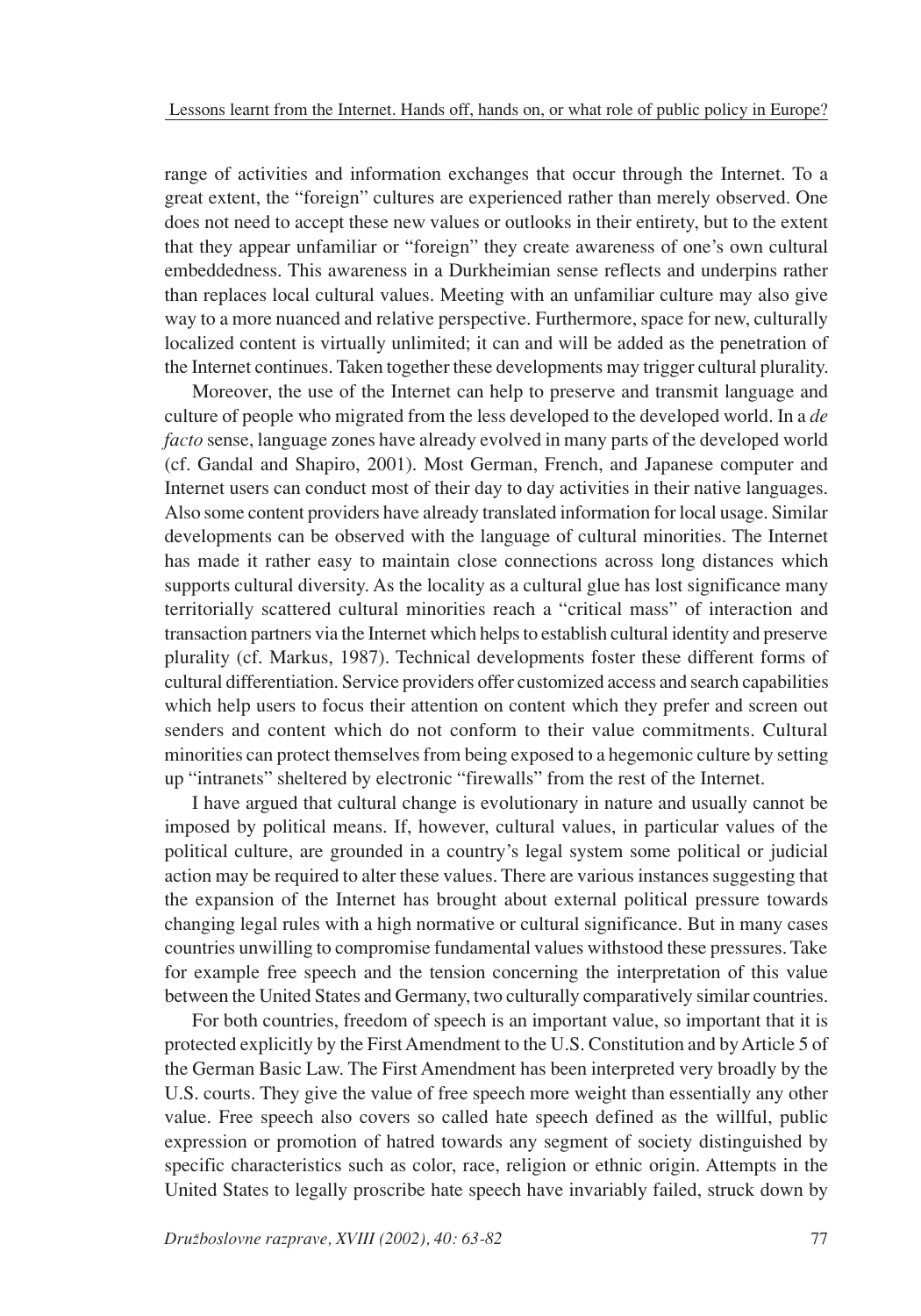the Supreme Court. Even though the U.S. is "clearly outside the international mainstream in the area of free speech" legal changes to restrict free speech are not likely to happen any time soon (Biegel, 2001: 351). Moreover, given the current dominance of the U.S. culture in the Internet other nations are forced to reconsider their own more restrictive rules and may adapt them to the U.S. norms.

In contrast with the United States the German legal system generally penalizes hate speech. But the Internet which facilitates easy cross border communication has made it possible that pamphlets using hate speech can be transmitted from an American source to Germany and circulated there. German prosecutors have no leverage to take action against U.S. sources of hate speech. This adds to the difficulties every government already faces "at home" as to where the most practical point is to control and intervene into Internet communication. Despite these considerable difficulties governments do not completely lose control (cf. Lessig, 1999; Shapiro, 1999). This holds also true for the German government which is unwilling to compromise hate speech legislation.

With the laws in the United States and Germany as different as they are in this case, and with the strong consensus and deep, principled conviction that exists in each country for its own law concerning free speech, it is easy to see that the differences will inevitably lead and have already lead to conflicts. A fundamental dimension of these conflicts relates to the question how much government intervention is needed given the availability to users of technical means to screen out and shelter themselves from content which they want to avoid. Filtering technology such as the Platform for Internet Content Selection (PICS) developed by the World Wide Web Consortium which provides a kind of content labeling infrastructure for the Internet enables users to selectively block content. PICS relies on content rating and labeling by Internet Content Providers, third parties such as government agencies or directly by the users (Resnick and Miller, 1996;  $\langle \text{http://www.w3.org/PICS/}\rangle$ . This solution is compatible with the American political culture of preferring (industry) self-regulation to government regulation and with the old Internet culture and its strong reliance on self-determination of individuals who have the necessary technical expertise to protect themselves from harmful content in the net. As filtering technologies usually do not eliminate content from the Internet but only control access to or diffusion of content in the net they are, in principle, also compatible with cultural pluralism.

Technology, in this case, appears to be neutral with respect to cultural developments. Thus, it is unlikely that the principles of free speech will converge towards the U.S. culture and also the pressure to harmonize laws concerning hate speech remains low. Cultural pluralism will be preserved.

#### **3.3. Towards soft regulation**

The analysis of the effects of the Internet on culture concentrated on rather general aspects. This rules out to provide substantive policy recommendations. A few rather formal suggestions, however, follow from the foregoing. They point into the direction of enabling rather than restrictive regulation.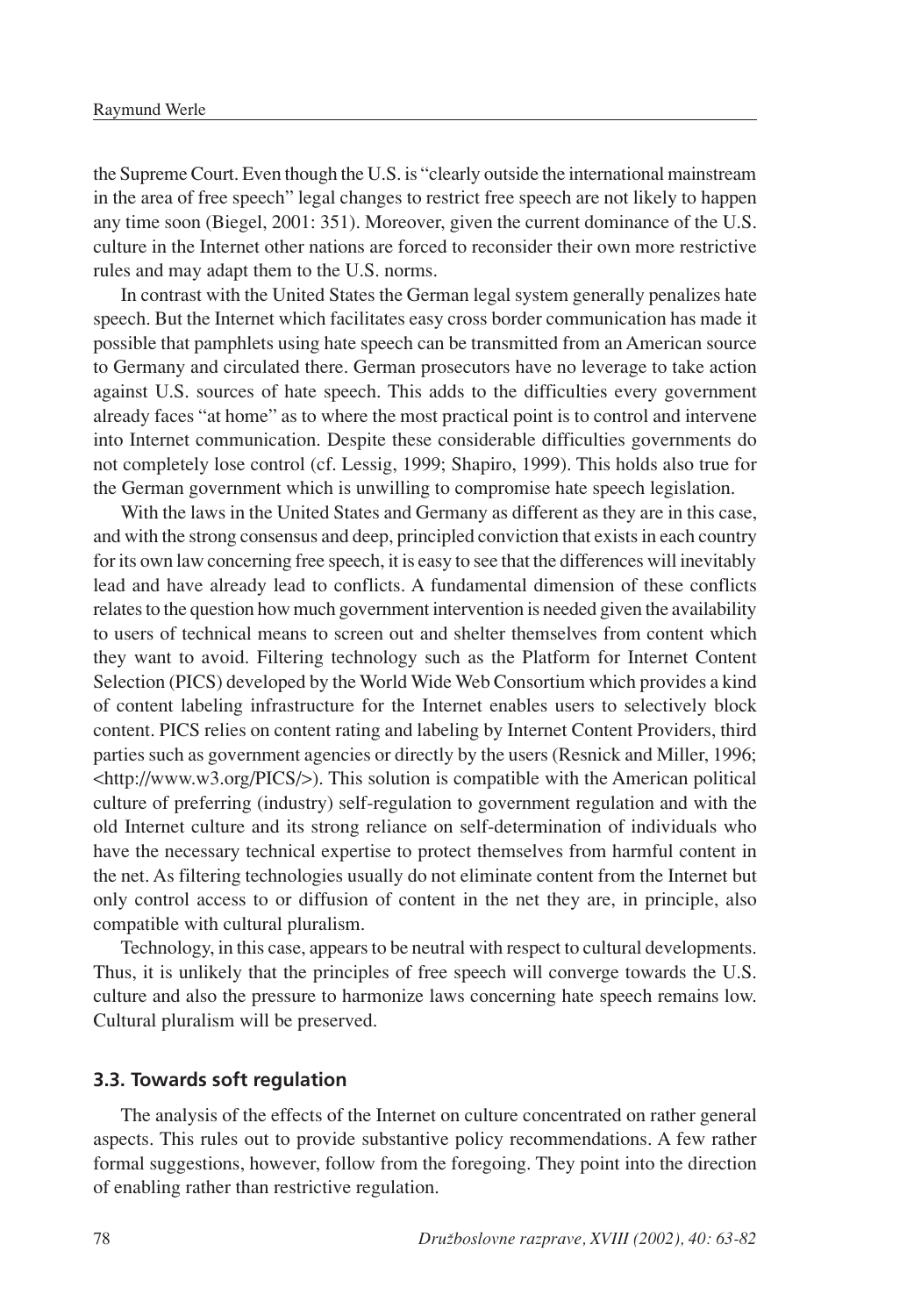- 1. The Internet is only one among a variety of electronic communication media, including TV, which affect culture. If policy makers believe that regulatory action is necessary they should define what outcomes are desirable and undesirable and regulate all media and not just the Internet.
- 2. Governments should seek to reinforce the self-coordinating and self-regulating dynamics of the Internet. But it is also required to accommodate new forms of hybrid public-private international regulatory regimes, in particular for small countries because they do not have the capacity to control significant fractions of the global Internet.
- 3. Besides a certain tendency towards cultural convergence the Internet also facilitates cultural heterogeneity and pluralism. If governments want to preserve national cultural values, they are well advised to promote access to the Internet through removing barriers to entry, such as educational, financial and regulatory obstacles.
- 4. Accessibility in terms of affordability, usability and ubiquity of the Internet will encourage "minorities" to establish their communities in the Internet and reinforce their value identity. Thus, universal access and not universal governmental control will be the best way to prevent global convergence towards cultural uniformity.

# **Notes**

- 1. This section is based on Werle, 2001b and on David and Werle, 2000. For more information about the author's Internet related research, please visit < http://www.mpi-fg-koeln.mpg.de/ internet/>.
- 2. Slovenia was added in Diagram 1. It is not (yet) a member of the EU.
- 3. Recent developments in the area of backbone and service provision indicate that similar to the electronic media and the telecommunications industry big Internet players have emerged. We observe a process of "consolidation", which started before the "new economy" bubble imploded. The likely consequences and public policy implications are discussed under the heading "Balkanization" and "the end of End-to-End" (cf Frieden, 1998; Kende, 2000; Clark and Blumenthal, 2000; CSTB, 2001; David, 2001; Lessig, 2001).
- 4. The IST program (1998–2002) is part of the Fifth Framework Programme. It has an initial budget of 3.6 billion EURO. See <http://www.cordis.lu/ist/home.html>
- 5. This analysis is based on background material and a report on "Global Networks and Local Values" commissioned and put together by an American German committee of experts from different disciplines under the auspices of the US National Research Council (NRC) and its Computer Science and Telecommunications Board (CSTB) (Committee, 2002; Engel and Keller (eds.), 2000a; 2000b). The author is a member of the committee.
- 6. However, these propositions must be seen as an attractive starting point to stimulate the discussions and not as the result of the debates. See, for example, the report of an international "Working Group on Content and Cultural Values" (Kleeman, 1999) or chapter 4 of the report of the European "Forum Information Society" (Forum, 2001) and also as an early contribution CSTB, 1994.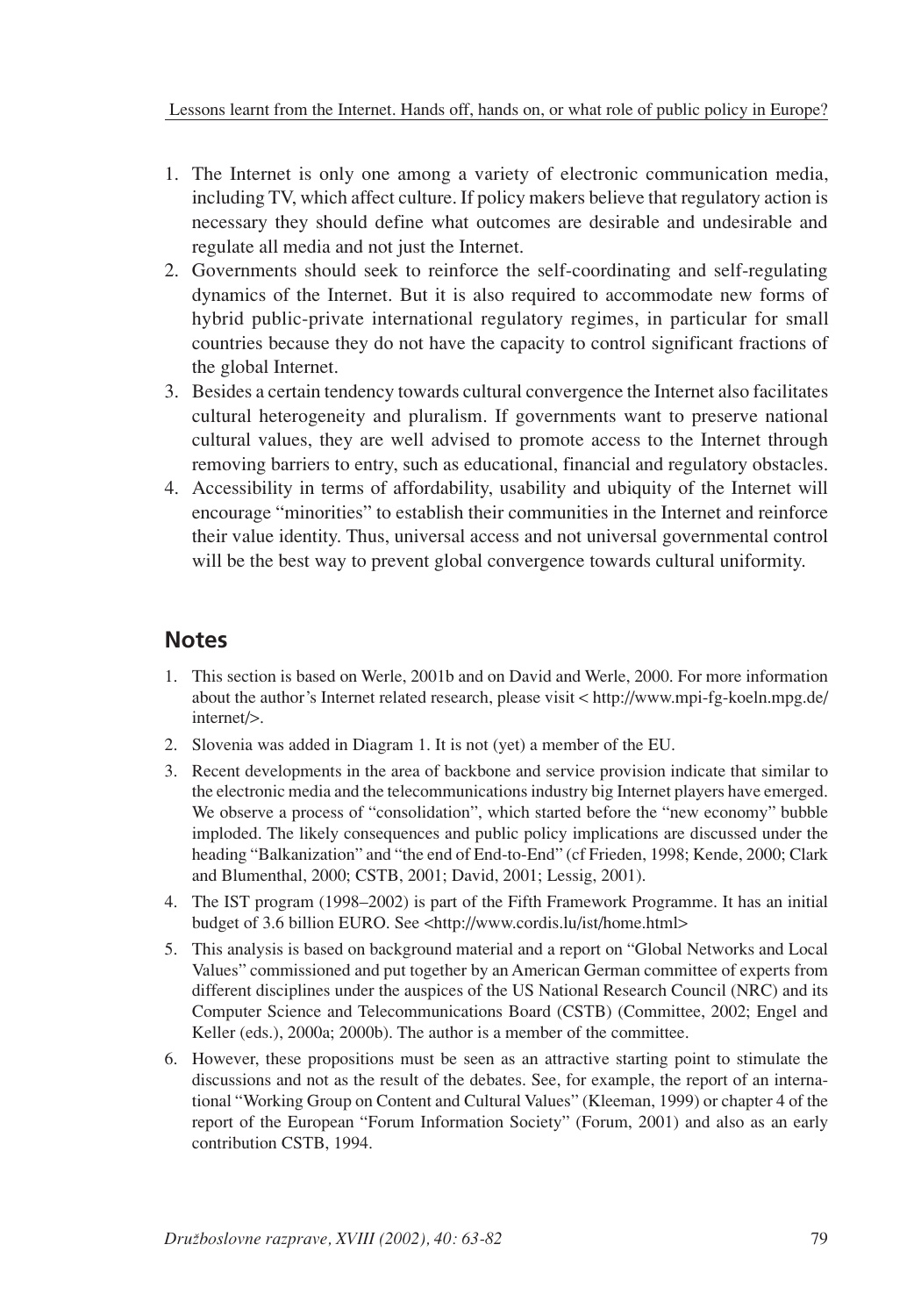# **References**

Abbate, J. E. (1999) Inventing the Internet. Cambridge, MA: The MIT Press.

- Berners-Lee, T. and Fischetti, M. (1999) Weaving the Web. The Original Design and Ultimate Destiny of the World Wide Web by its Inventor. San Francisco: Harper.
- Biegel, S. (2001) Beyond Our Control? Confronting the Limits of Our Legal System in the Age of Cyberspace. Cambridge, MA: The MIT Press.
- Clark, D. D. and Blumenthal, M. S. (2000) Rethinking the design of the Internet: The end to end arguments vs. the brave new world. Paper presented at the Telecommunications Policy Research Conference. Washington, DC. <http://www.tprc.org/abstract00.rethinking.pdf>.
- Committee to Study Global Networks and Local Values, Computer Science and Telecommunications Board, National Research Council (2002) Global Networks and Local Values: A Comparative Look at Germany and the United States. Forthcoming. Washington, DC: National Academy Press.
- CSTB (Computer Science and Telecommunications Board, National Research Council) (1994) Rights and Responsibilities of Participants in Networked Communities. Washington, DC: National Academy Press.
- CSTB (Computer Science and Telecommunications Board, National Research Council) (2001) The Internet's Coming of Age. Washington, DC.: National Academy Press.
- David, P. A. (2001) "The Evolving Accidental Information Super-Highway". In: Oxford Review of Economic Policy 17 (2), 159-187.
- David, P. A. and Werle, R. (2000) The Evolution of Global Networks: Technical, Organizational and Cultural Dimensions. Unpublished Background Paper for the DAAK-CSTB Committee on Global Networks and Local Values. Stanford: Department of Economics and Köln: Max Planck Institute for the Study of Societies.
- Engel, Ch. and Keller, K. H. (eds.) (2000a) Understanding the Impact of Global Networks on Local Social, Political and Cultural Values. Baden-Baden: Nomos.
- Engel, Ch. and Keller, K. H. (eds.) (2000b) Governance of Global Networks in the Light of Differing Local Values. Baden-Baden: Nomos.
- Fischer & Lorenz (2000) Internet and the Future Policy Framework for Telecommunications. Study on the development of new telecommunications services, in particular those  $e \times x$ ploiting Internet, and their impact (economic and otherwise) on the European Union regulatory and policy framework for telecommunications. A report for the European Commission, Copenhagen.
- Forum Information Society (2001) A European Way for the Information Society. Brussels <http://europa.eu.int/ISPO/policy/isf/documents/rep-99/ISFReport-En.pdf>.
- Frieden, R. (1998) "Without Public Peer: The Potential Regulatory and Universal Service Consequences of Internet Balkanization". In: Virginia Journal of Law and Technology 3 (2) <http:/ /vjolt.student.virginia.edu/graphics/vol3/home\_art8.html>.
- Frieden, R. (2000) New World, New Realities. The Remaining Roles of Government in International Telecommunications. A Report of the Fifth Annual Aspen Institute Roundtable on International Telecommunications. June 1999. Washington, DC: The Aspen Institute.
- Gandal, N. and Shapiro, C. (2001) The Effect of Native Language on Internet Usage. Paper presented at the Telecommunications Policy Research Conference. Alexandria, VA. <http://www.tprc.org/tprc01/program01.htm>.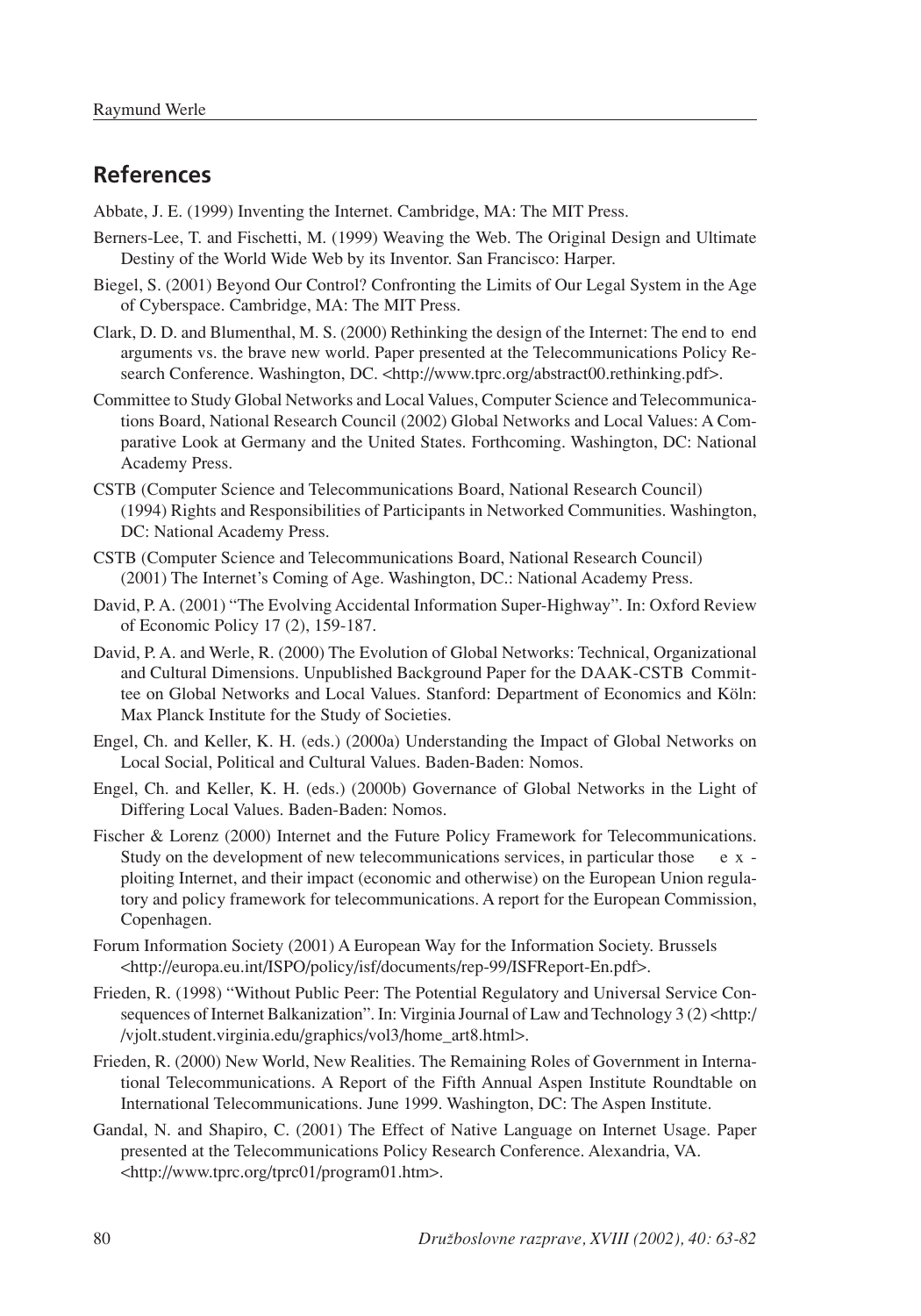- Gattiker, U. E. (2001) The Internet as a Diverse Community. Cultural, Organizational and Political Issues. Mahwah, NJ.: Lawrence Erlbaum Publishers.
- Hambridge, S. (1995) Netiquette Guidelines. Network Working Group of the Internet Engineering Task Force. Request For Comments 1855, October 1995 <http://www.ietf.org/rfc/ rfc1855.txt?number=1855>.
- Hauben, M. and Hauben, R. (1997) Netizens. On the History and Impact of Usenet and the Internet. Los Alamitos, CA: IEEE Computer Society Press.
- Helmers, S., Hoffmann, U. and Hofmann, J. (1998) "Internet ... The Final Frontier: Eine Ethnographie". Berlin: Wissenschaftszentrum Berlin für Sozialforschung (WZB) FS II 98- 112.
- Holtgrewe, U. and Werle, R. (2001) "De-Commodifying Software? Open Source Software Between Business Strategy and Social Movement". In: Science Studies 14 (2), 43-65.
- Isenberg, D. (1997) "Rise of the Stupid Network". In: Computer Telephony, August 1997, 16- 26 (also <http://www.hyperorg.com/misc/stupidnet.html>).
- Kende, M. (2000) "The Digital Handshake: Connecting Internet Backbones". OPP Working Paper 32. Washington DC: Federal Communications Commission.
- Kleeman, M. J. (1999) The Internet and Global Telecommunications. Exploring the Boundaries of International Coordination. A Report of the Fourth Annual Aspen Institute Roundtable on International Telecommunications. September 1998. Washington, DC: The Aspen Institute.
- Leib, V. and Werle, R. (1998) "Computernetze als Infrastrukturen und Kommunikationsmedien der Wissenschaft". In: Rundfunk und Fernsehen 46 (2-3), 254-273.
- Lessig, L. (1999) CODE and Other Laws of Cyberspace. New York: Basic Books.
- Lessig, L. (2001) The Future of Ideas. The Fate of the Commons in a Connected World. New York: Random House.
- Markus, M. L. (1987) "Toward a 'Critical Mass' Theory of Interactive Media". In: Communication Research 14 (5), 491-511.
- McKnight, L. and Neumann, R. W. (1995) "Technology Policy and the National Information Infrastructure". In: Drake, W. J. (ed.), The New Information Infrastructure. Strategies for U.S. Policy, New York: The Twentieth Century Fund Press, 137-154.
- Norberg, A. L. and O'Neill, J. E. (1996) Transforming Computer Technology. Information Processing for the Pentagon, 1962-1986. Baltimore: Johns Hopkins University Press.
- Resnick, P. and Miller, J. (1996) " PICS: Internet Access Controls Without Censorship". In: Communications of the ACM, 39 (10), 87-93.
- Schmidt, S. K. and Werle, R. (1998) Coordinating Technology. Studies in the International Standardization of Telecommunications. Cambridge, MA: The MIT Press.
- Schneider, V., Charon, J.-M., Miles, I, Thomas, G. and Vedel, T. (1991) "The Dynamics of Videotex Development in Britain, France and Germany: A Cross-National Comparison". In: European Journal of Communication 6, 187-212.
- Schneider, V and Werle, R. (1990) "International Regime or Corporate Actor? The European Community in Telecommunications Policy". In: Dyson, K and Humphreys, P (eds.), The Political Economy of Communications. International and European Dimensions. London: Routledge, 77-106.
- Shapiro, A. L. (1999) The Control Revolution. How the Internet is Putting Individuals in Charge and Changing the World We Know. New York: Public Affairs (The Century Foundation).